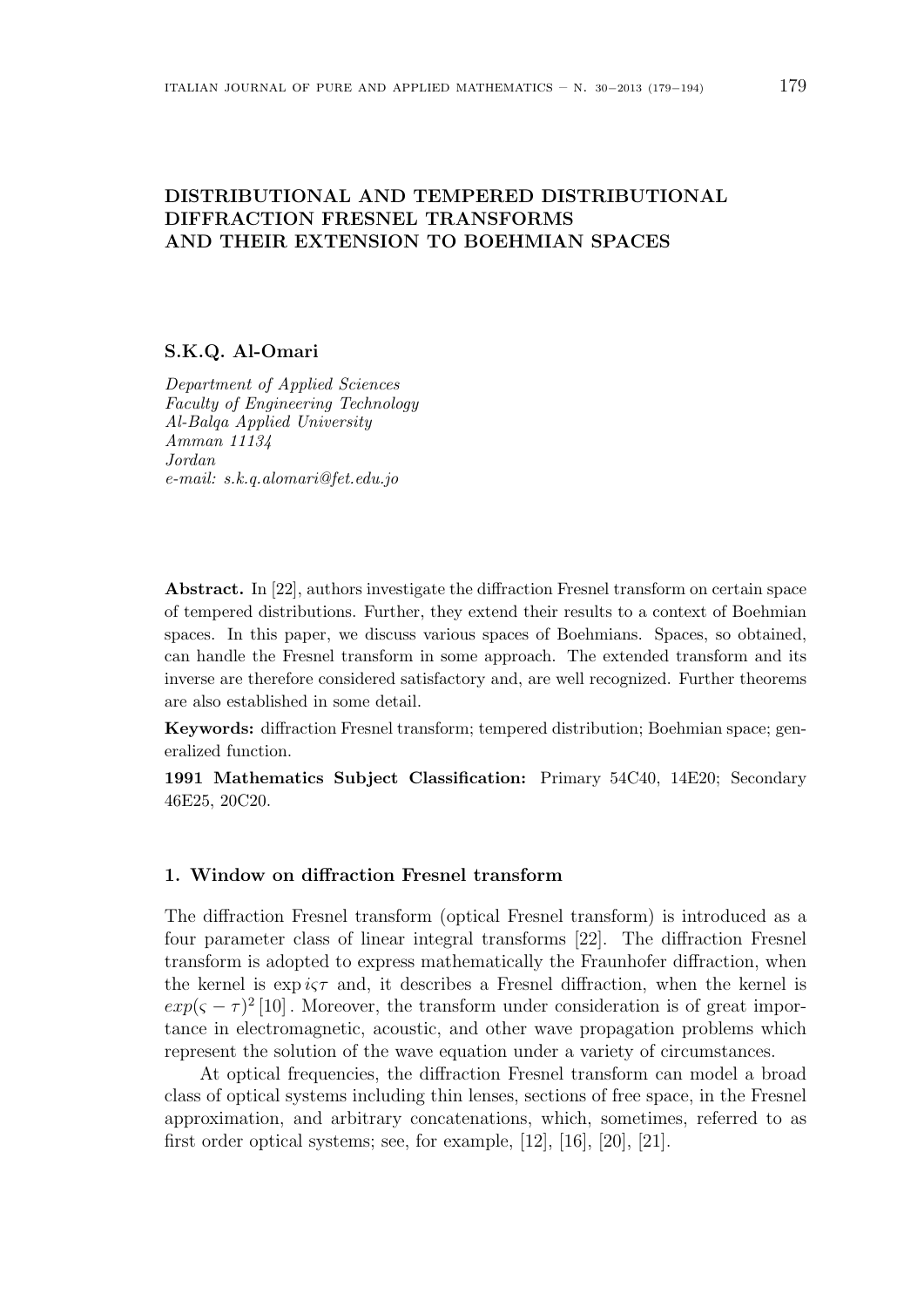180 s.k.q.al-omari

It is necessary to know that the transform under consideration has been referred to by various names such as: quadratic-phase integrals; see, for example, [16], fractional Fourier transform; see, for example [5], [6], [11], [12], [13] and [17], generalized Fresnel transforms; see [10], and some others.

The classical diffraction Fresnel transform of a function  $f(\varsigma)$  is defined by

(1) 
$$
\mathcal{F}_{d}f(\tau) = \int_{\mathcal{R}} \mathcal{E}(\alpha_1, \gamma_1, \gamma_2, \alpha_2; \varsigma, \tau) f(\varsigma) d\varsigma.
$$

where

(2) 
$$
\mathcal{E}(\alpha_1, \gamma_1, \gamma_2, \alpha_2; \varsigma, \tau) := \mathcal{E} := \frac{1}{\sqrt{2\pi i \gamma_1}} \exp\left(\frac{i}{2\gamma_1} \left(\alpha_1 \varsigma^2 - 2\varsigma \tau + \alpha_2 \tau^2\right)\right)
$$

is the transform kernel with real parameters,  $\alpha_1, \gamma_1, \alpha_2$  and  $\gamma_2$ . The parameters  $(\alpha_1, \gamma_1, \alpha_2)$  are elements of more ray transfer matrix *M* describing optical systems,  $\alpha_1 \alpha_2 - \gamma_1 \gamma_2 = 1$ . For more details, if the parameters  $(\alpha_1, \gamma_1, \alpha_2)$  and  $\gamma_2$ ) are written in matrix form

$$
\left(\begin{array}{cc} \alpha_1 & \gamma_1 \\ \gamma_2 & \alpha_2 \end{array}\right) = \left(\begin{array}{cc} \cos \theta & \sin \theta \\ -\sin \theta & \cos \theta \end{array}\right)
$$

then the diffraction Fresnel transform becomes a fractional Fourier transform [24].

In an earlier paper [22], authors have established that the diffraction Fresnel transform maps the space of rapidly decreasing functions into itself and further applied it to a space of Boehmians. The present work represents an effort of us to obtain more general spaces of Boehmians that can adequately handle the four parameters with a different approach. We build upon analysis of [22]. We describe four spaces of Boehmians for the diffraction Fresnel transform with careful attention. An avenue towards this end is to first define the diffraction Fresnel transform for Boehmians and derive its properties. Definition of the inverse transform, when it exists, is also established.

Let  $S$  be the space of rapidly decreasing functions over  $R$  (the space of rapid descent) [7]. Then the diffraction Fresnel transform of  $\psi \in \mathcal{S}(\mathcal{R})$  is also in  $\mathcal{S}(\mathcal{R})$ [22, Theorem 2.1]. The Parseval relation for the diffraction Fresnel transform, compared to Fourier transforms, is interpreted to mean

(3) 
$$
\langle \mathcal{F}_d f, \psi \rangle = \langle f, \mathcal{F}_d \psi \rangle,
$$

where  $\psi \in \mathcal{S}, f \in \mathcal{S}'(R)$ ,  $\mathcal{S}'(\mathcal{R})$  being the dual space of  $\mathcal{S}(\mathcal{R})$  of distributions of slow growth over  $\mathcal{R}$ . Hence, from equation (3), it may be noted that  $\mathcal{F}_d f \in \mathcal{S}'(\mathcal{R})$ for every  $f \in \mathcal{S}'(\mathcal{R})$ .

In brief details, we spread the paper over six sections. The diffraction Fresnel transform is reviewed in Section 1. Section 2 presents a general construction of Boehmians. The first Boehmian space is presented in Section 3. The tempered distributional diffraction space of Boehmians is given in Section 4. The extended diffraction Fresnel transform of a Boehmian and its properties are established in Section 5. In Section 6, we give another approach of the cited transform to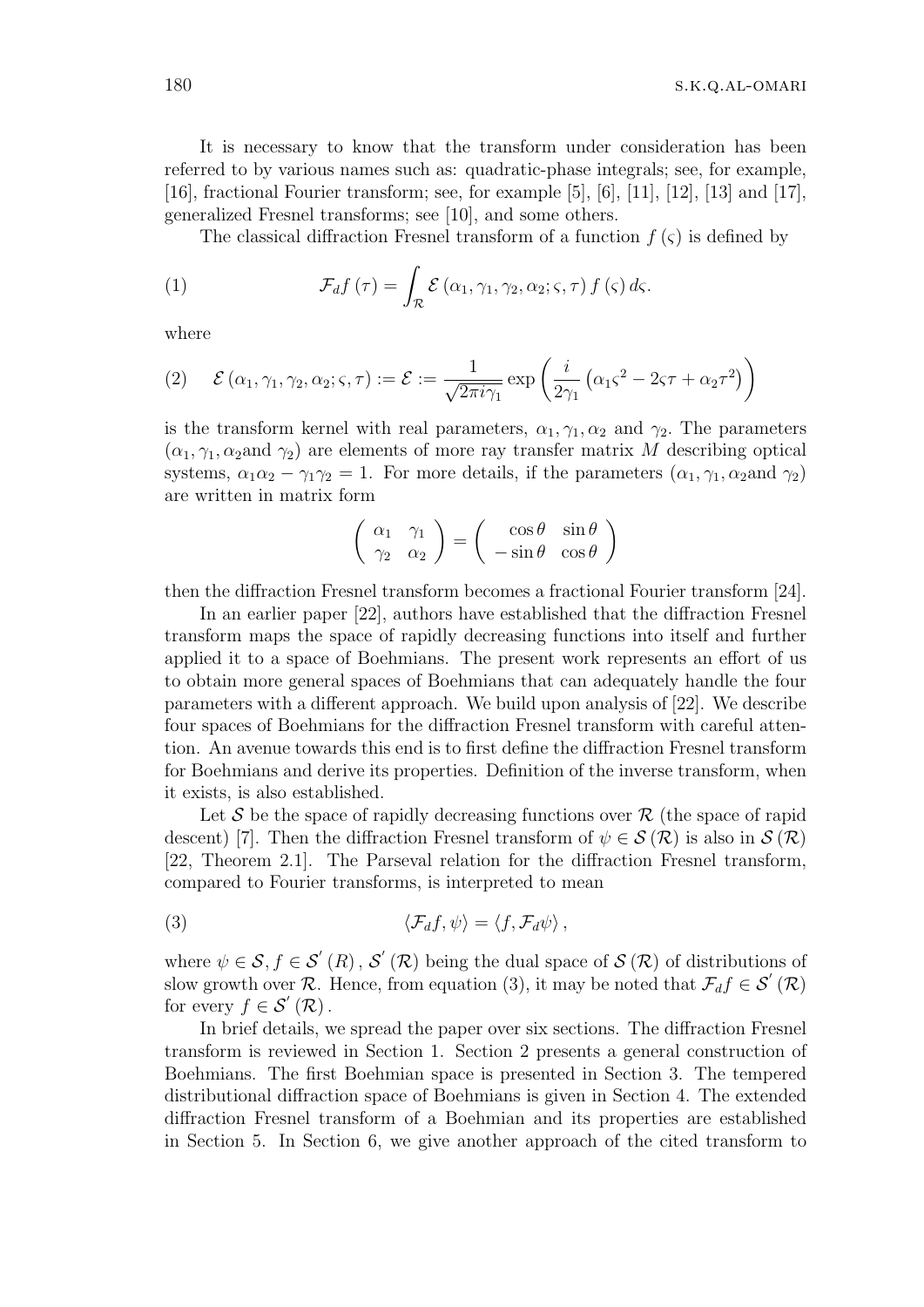Boehmian spaces. With regret to have some repetition in the analysis due to their necessity.

#### **2. Boehmian Spaces and General Construction**

To make this work self contained as much as possible we recall the following: Let *G* be a linear space and *H* be a subspace of *G*. Assume, to each pair  $(f, \phi)$  of elements,  $f \in \mathcal{G}$  and  $\phi \in \mathcal{H}$ , is assigned the product  $f * \phi$  such that the following conditions are satisfied:

- (1)  $\phi, \psi \in \mathcal{H} \Rightarrow \phi * \psi \in \mathcal{H}$  and  $\phi * \psi = \psi * \phi$ .
- $(2)$   $f \in \mathcal{G}, \phi, \psi \in \mathcal{H} \Rightarrow (f * \phi) * \psi = f * (\phi * \psi).$
- (3) *If*  $f, g \in \mathcal{G}, \phi \in \mathcal{H}$ , then  $(f+g) * \phi = f * \phi + g * \phi$
- (4) *If*  $k \in \mathcal{R}$ , then  $k(f * \phi) = (kf) * \phi = f * (k\phi)$ .

Let  $\Delta$  be a family of sequences from  $\mathcal H$  such that:

- (1) If  $f, g \in \mathcal{G}, (\epsilon_n) \in \Delta$  and  $f * \epsilon_n = q * \epsilon_n$   $(n = 1, 2, \ldots)$ , then  $f = q$ .
- $(2)$   $(\epsilon_n)$ ,  $(\tau_n) \in \Delta \Rightarrow (\epsilon_n * \tau_n) \in \Delta$ .

Each element of ∆ will be called *delta sequence.* Consider the class *A* of pairs of sequences defined by

$$
\mathcal{A} = \{ ((f_n), (\epsilon_n)) : (f_n) \subseteq \mathcal{G}^{\mathbf{N}}, (\epsilon_n) \in \Delta \},
$$

for each  $n \in \mathbb{N}$ , the set of natural numbers. The pair  $((f_n), (\epsilon_n)) \in \mathcal{A}$  is said to be a *quotient of sequences*, denoted by *<sup>f</sup><sup>n</sup> ϵn ,* if

(4) 
$$
f_n * \epsilon_m = f_m * \epsilon_n, \forall n, m \in \mathbb{N}.
$$

Two quotients of sequences *<sup>f</sup><sup>n</sup> ϵn* and  $\frac{g_n}{g_n}$ *τn* are said to be *equivalent*, *fn*  $\frac{f_n}{\epsilon_n} \sim \frac{g_n}{\tau_n}$ *τn ,* if

(5) 
$$
f_n * \epsilon_m = g_m * \tau_n, \forall n, m \in \mathbb{N}.
$$

The relation *∼* is an equivalent relation on *A* and hence, splits *A* into equivalence classes. The equivalence class containing *<sup>f</sup><sup>n</sup> ϵn* is denoted by  $\left[\frac{f_n}{f_n}\right]$ *ϵn* ] *.* These equivalence classes are called *Boehmians* and the *space of all Boehmians* is denoted by  $\mathcal{H}_{\beta}$ *.* 

The sum and multiplication by a scalar of two Boehmians can be defined in a natural way

$$
\left[\frac{f_n}{\epsilon_n}\right] + \left[\frac{g_n}{\tau_n}\right] = \left[\frac{f_n * \tau_n + g_n * \epsilon_n}{\epsilon_n * \tau_n}\right]
$$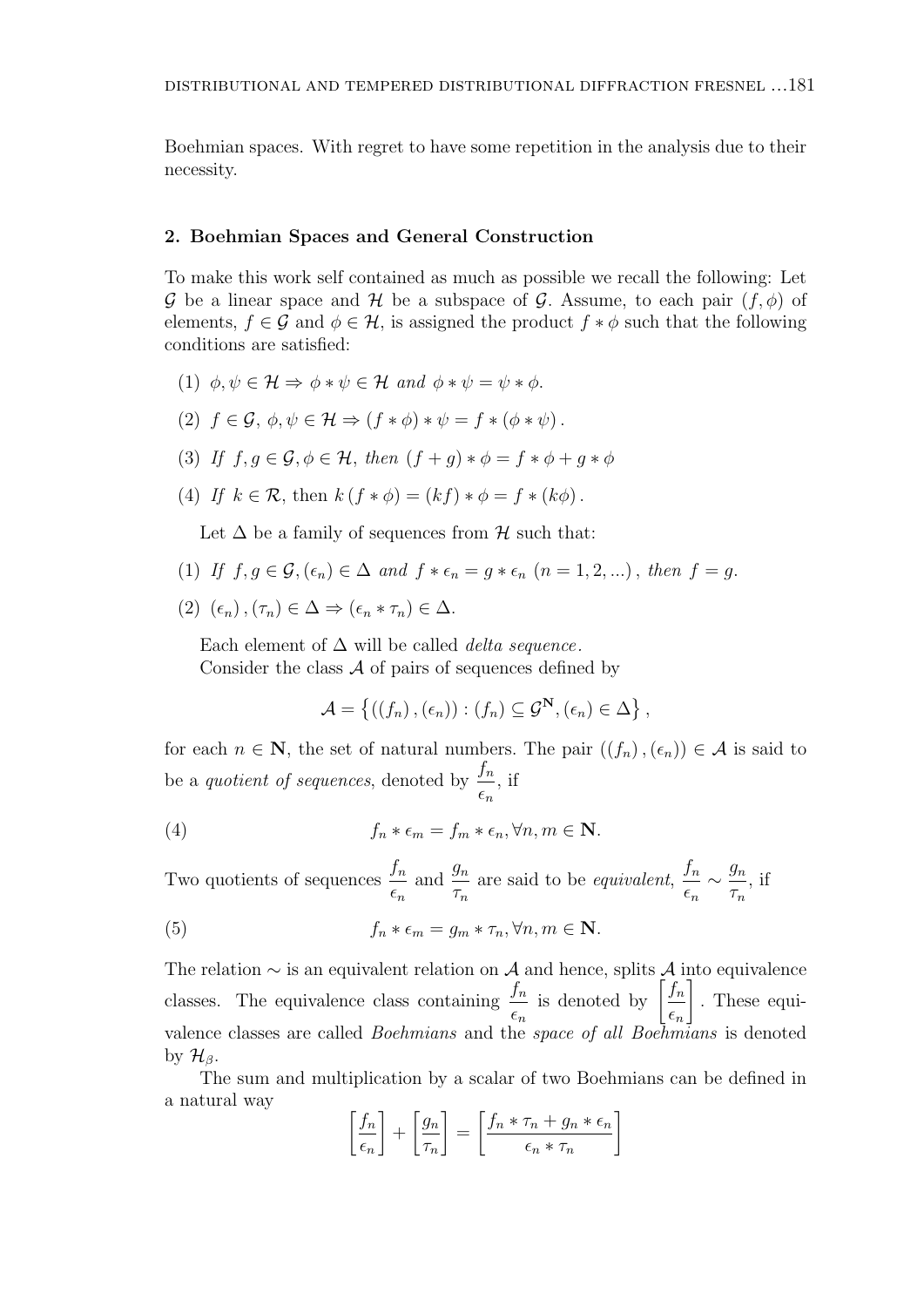and

$$
a\left[\frac{f_n}{\epsilon_n}\right] = \left[\frac{af_n}{\epsilon_n}\right], a \in C
$$
, the field of complex numbers.

The operation  $*$  and differentiation are defined by  $\left[\frac{f_n}{g}\right]$ *ϵn* ] *∗*  $\int g_n$ *τn* ] =  $\int f_n * g_n$  $\epsilon_n * \tau_n$ ] and  $\int f_n$ ]  $\int$ *D<sup>* $\alpha$ *</sup>f<sub>n</sub>* ]

*D<sup>α</sup> ϵn* = *ϵn .* Many a time, *G* is equipped with a notion of convergence. The intrinsic relationship between the notion of convergence and the product *∗* are given by:

(1) *If*  $f_n \to f$  *as*  $n \to \infty$  *in*  $G$  *and,*  $\phi \in H$  *is any fixed element, then*  $f_n * \phi \to f * \phi$  in  $\mathcal{G}$  (as  $n \to \infty$ ).

(2) If 
$$
f_n \to f
$$
 as  $n \to \infty$  in  $\mathcal{G}$  and  $(\epsilon_n) \in \Delta$ , then  $f_n * \epsilon_n \to f$  in  $\mathcal{G}$  (as  $n \to \infty$ ).

The operation  $*$  can be extended to  $\mathcal{H}_{\beta} \times \mathcal{H}$  by the following definition.

**Definition 2.1.** If 
$$
\left[\frac{f_n}{\epsilon_n}\right] \in \mathcal{H}_{\beta}
$$
 and  $\phi \in \mathcal{H}$ , then  $\left[\frac{f_n}{\epsilon_n}\right] * \phi = \left[\frac{f_n * \phi}{\epsilon_n}\right]$ .

In  $\mathcal{H}_{\beta}$ , two types of convergence,  $\delta$ −convergence and  $\Delta$ −convergence, are defined as follows:

**Definition 2.2.** A sequence of Boehmians  $(β<sub>n</sub>)$  in  $H<sub>β</sub>$  is said to be *δ*-*convergent* to a Boehmian  $\beta$  in  $\mathcal{H}_{\beta}$ , denoted by  $\beta_n \stackrel{\delta}{\rightarrow} \beta$ , if there exists a delta sequence  $(\epsilon_n)$ such that  $(\beta_n * \epsilon_n), (\beta * \epsilon_n) \in \mathcal{G}, \forall k, n \in \mathbb{N}, \text{ and}$ 

$$
(\beta_n * \epsilon_k) \to (\beta * \epsilon_k)
$$
 as  $n \to \infty$ , in  $\mathcal{G}$ , for every  $k \in \mathbb{N}$ .

The following lemma is equivalent for the statement of *δ*-*convergence*.

**Lemma 2.3.** 
$$
\beta_n \stackrel{\delta}{\rightarrow} \beta
$$
  $(n \rightarrow \infty)$  in  $\mathcal{H}_{\beta}$  if and only if there is  $f_{n,k}, f_k \in \mathcal{G}$  and  
\n $\epsilon_k \in \Delta$  such that  $\beta_n = \left[\frac{f_{n,k}}{\epsilon_k}\right], \beta = \left[\frac{f_k}{\epsilon_k}\right]$  and for each  $k \in \mathbb{N}$ ,  
\n $f_{n,k} \rightarrow f_k$  as  $n \rightarrow \infty$  in  $\mathcal{G}$ .

**Definition 2.4.** A sequence of Boehmians  $(\beta_n)$  in  $\mathcal{H}_{\beta}$  is said to be  $\Delta$ -*convergent to a Boehmian*  $\beta$  in  $\mathcal{H}_{\beta}$ , denoted by  $\beta_n \stackrel{\Delta}{\rightarrow} \beta$ , if there exists a  $(\epsilon_n) \in \Delta$  such that  $(\beta_n - \beta) * \epsilon_n \in \mathcal{G}, \forall n \in \mathbb{N}, \text{ and } (\beta_n - \beta) * \epsilon_n \to 0 \text{ as } n \to \infty \text{ in } \mathcal{G}.$ See, for examples, [1]–[4], [8], [14]–[15] and [22]–[23].

# **3.** The tempered space  $\mathcal{H}_{\beta_1}(\mathcal{S}', \mathcal{D}, \Delta, \bullet)$  of Boehmians

To start our mission of extending diffraction Fresnel transforms to Boehmian spaces we first discuss the space  $\mathcal{H}_{\beta_1}(\mathcal{S}', \mathcal{D}, \bullet, \Delta)$  of Boehmians with the notation • described by [23, Definition 2.2]

(6) 
$$
\langle f \bullet \sigma, \psi \rangle = \langle f, \psi \star \check{\sigma} \rangle
$$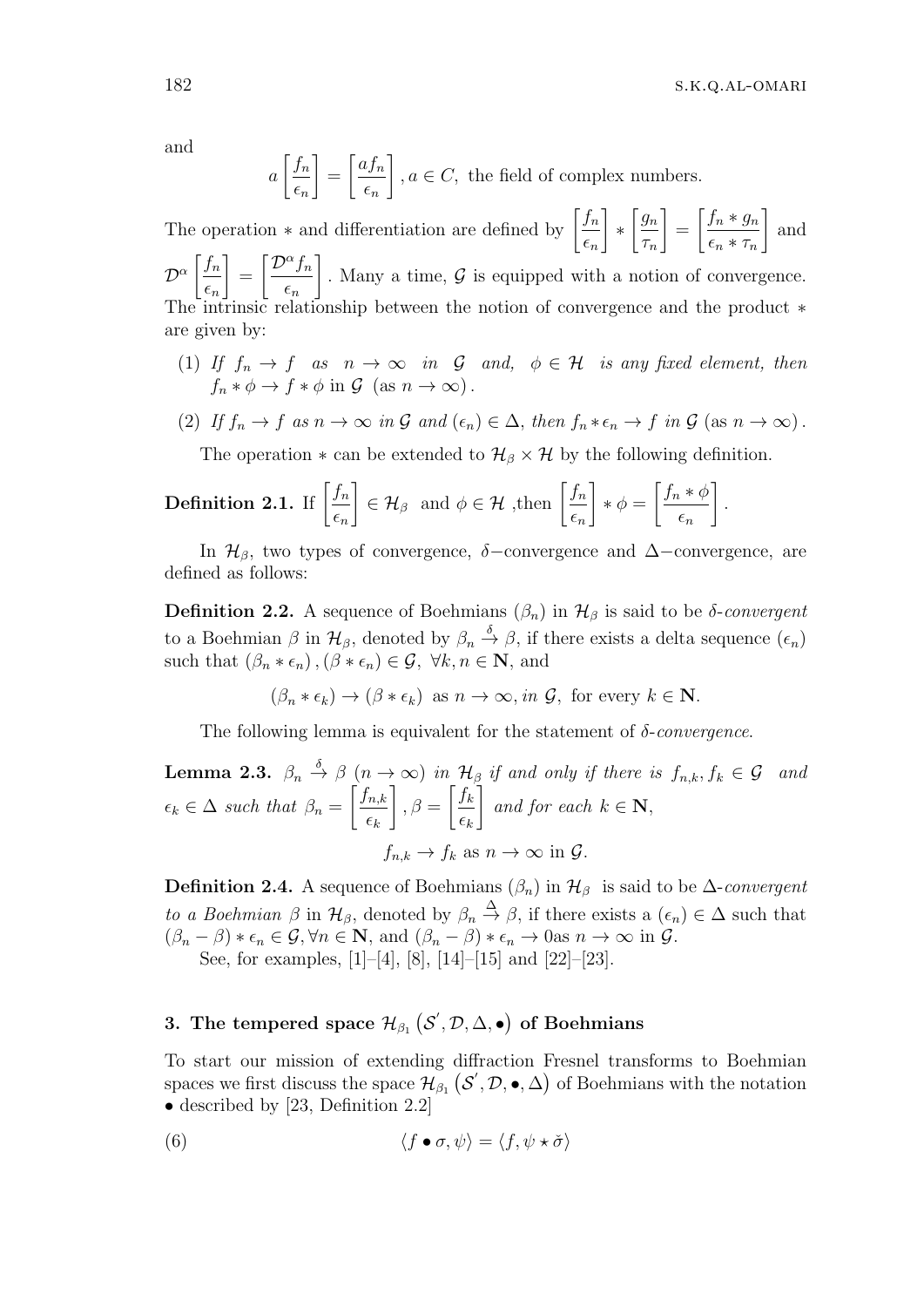for every  $f \in \mathcal{S}'$ ,  $\sigma \in \mathcal{D}$ , the Schwartz space of test functions of bounded supports,  $\check{\sigma}(t) = \sigma(-t)$ ,  $t \in \mathcal{R}, \psi \in \mathcal{S}$  is arbitrary and  $\star$  acts for the usual convolution product. The righthand side of Equ.(6) is clearly well-defined, since  $\psi \star \check{\sigma} \in \mathcal{S}$ . Hence,  $f \bullet \sigma \in \mathcal{S}'$  is justified.

Following, are results proved for defining  $\mathcal{H}_{\beta_1}$ .

**Theorem 3.1**. Let  $f \in S'$  and  $\sigma \in \mathcal{D}$  then  $f \star \check{\sigma} \in S'$ .

**Proof.** By aid of [18, Theorem 1.14.1 (iii), p. 26],  $f \star \check{\sigma} \in \mathcal{O}_M \subset \mathcal{S}', \mathcal{O}_M$  is the space of multipliers of  $\mathcal{S}'$ . Hence the theorem.

By  $\Delta$  we denote the subset of  $\mathcal D$  of all sequences with the following properties:

(1) 
$$
\int_{\mathcal{R}} \epsilon_n(\varsigma) d\varsigma = 1, n \in \mathbf{N}.
$$
  
(2) 
$$
\int_{\mathcal{R}} |\epsilon_n(\varsigma)| d\varsigma \le M, 0 < M \in \mathcal{R}.
$$

(3)  $\text{supp}\epsilon_n \to 0 \text{ as } n \to \infty, \text{supp}\epsilon_n = \{\varsigma : \epsilon_n(\varsigma) \neq 0, \forall n \in \mathbb{N}\}\.$ 

Each member  $(\epsilon_n)$  in  $\Delta$  is said to be delta sequence.

Following are needful:

(1) If  $(\epsilon_n)$ ,  $(\alpha_n) \in \Delta$ , then

$$
\int_{\mathcal{R}} \left( \epsilon_n \star \check{\alpha}_n \right) \left( \varsigma \right) d\varsigma = \int_{\mathcal{R}} \epsilon_n \left( \varsigma \right) d\varsigma \int_{\mathcal{R}} \alpha_n \left( y \right) dy = 1;
$$

(2) If  $(\epsilon_n)$ ,  $(\alpha_n) \in \Delta$  then

$$
\int_{\mathcal{R}} \left| \left( \epsilon_n \star \check{\alpha}_n \right) \left( \varsigma \right) \right| d\varsigma \leq \int_{\mathcal{R}} \left| \epsilon_n \left( \varsigma \right) \right| d\varsigma \int_{\mathcal{R}} \left| \check{\alpha}_n \left( \tau \right) \right| d\tau \leq M_1 M_2,
$$

for some constants  $M_1$  and  $M_2$  where  $\int |\epsilon_n| \leq M_1$ , *R* ∫ *R*  $|\alpha_n| \leq M_2$ *.* 

 $(3)$  supp  $(\epsilon_n \star \check{\alpha}_n) \subseteq \text{supp}\epsilon_n + \text{supp}\check{\alpha}_n \to 0$  as  $n \to \infty$ .

Moreover, it is easy to see that for each  $(\epsilon_n) \in \Delta$ ,  $(\check{\epsilon}_n) \in \Delta$  as well.

**Lemma 3.2**. *If*  $f \in S'$  *and*  $\sigma_1, \sigma_2 \in D$  *then the following hold:* (1)  $\sigma_1 \bullet \sigma_2 = \sigma_1 \star \sigma_2 = \sigma_2 \bullet \sigma_1$ ; (2)  $f \bullet (\sigma_1 \bullet \sigma_2) = (f \bullet \sigma_1) \bullet \sigma_2$ .

For proof see [23, Lemma 2.5].

**Lemma 3.3.** Let  $f, g \in \mathcal{S}', (\epsilon_n) \in \Delta$  and  $f \bullet \epsilon_n = g \bullet \epsilon_n$  then  $f = g$  in  $\mathcal{S}',$  for *every*  $n \in \mathbb{N}$ *.*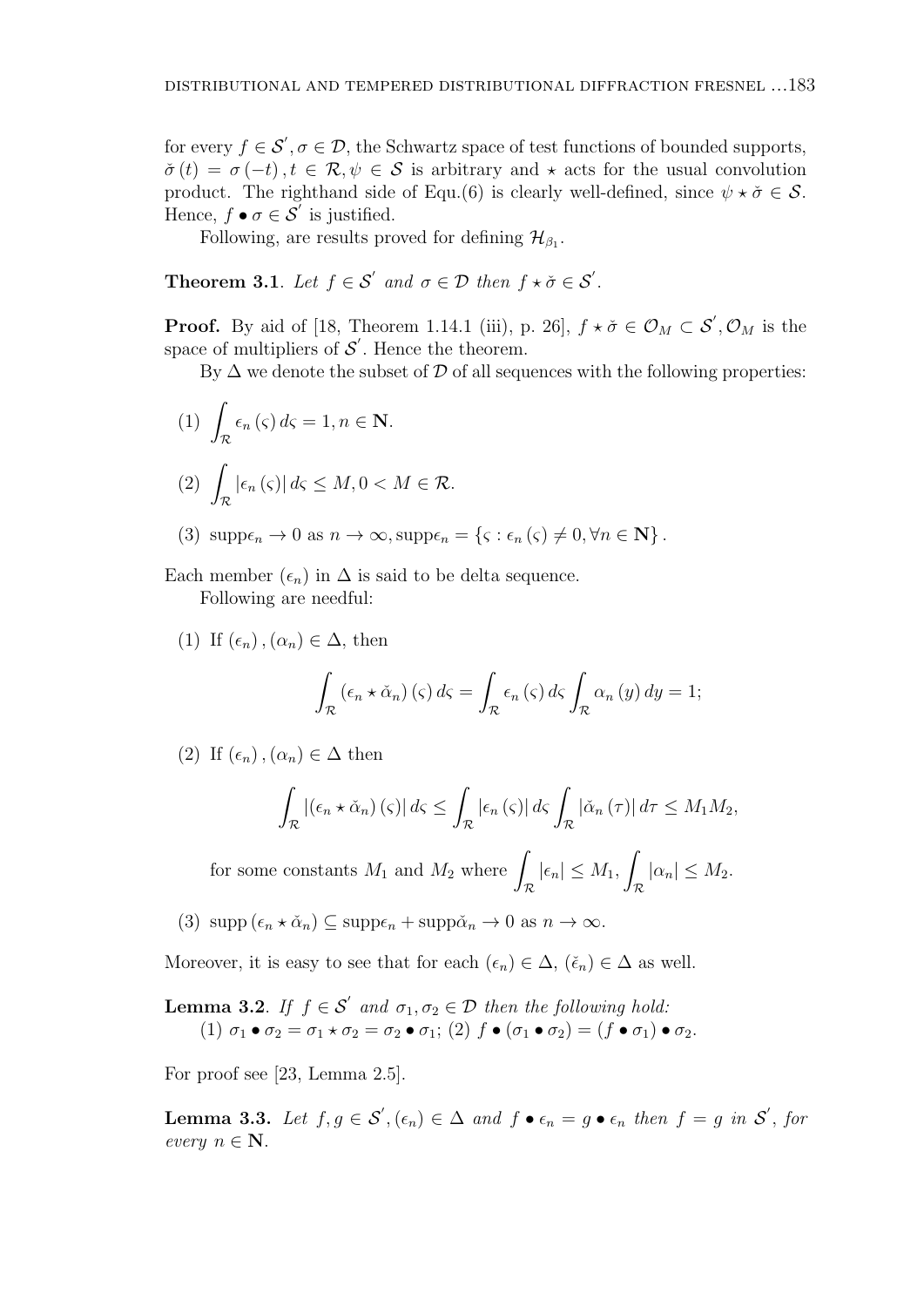**Proof.** At first, certainly  $\psi \star \check{\epsilon}_n \to \psi$  as  $n \to \infty$  for each  $(\epsilon_n) \in \Delta$  and  $\psi \in \mathcal{S}$ . Hence, from the hypothesis of this lemma,  $\langle f \bullet \epsilon_n, \psi \rangle = \langle g \bullet \epsilon_n, \psi \rangle$ ,  $\psi \in \mathcal{S}$ . Therefore, by equation (6), we get

$$
\langle f, \psi \star \check{\epsilon}_n \rangle = \langle g, \psi \star \check{\epsilon}_n \rangle.
$$

Thus

$$
\langle f, \psi \rangle = \langle g, \psi \rangle.
$$

for all  $\psi \in \mathcal{S}$ . This completes the proof of the lemma.

The desired space  $\mathcal{H}_{\beta_1}(\mathcal{S}', \mathcal{D}, \Delta, \bullet)$ , briefly  $\mathcal{H}_{\beta_1}$ , of Boehmians is described. Addition, multiplication by a scalar and the operation  $\bullet$ , in  $\mathcal{H}_{\beta_1}(\mathcal{S}', \mathcal{D}, \Delta, \bullet)$ , are respectively defined in the usual way:

$$
\left[\frac{f_n}{\epsilon_n}\right] + \left[\frac{g_n}{\alpha_n}\right] = \left[\frac{f_n \bullet \alpha_n + g_n \bullet \epsilon_n}{\epsilon_n \bullet \alpha_n}\right],
$$

$$
k\left[\frac{f_n}{\epsilon_n}\right] = \left[\frac{k f_n}{\epsilon_n}\right], \text{ for all } k \in \mathcal{R},
$$

and

$$
\left[\frac{f_n}{\epsilon_n}\right] \bullet \left[\frac{g_n}{\alpha_n}\right] = \left[\frac{f_n \bullet g_n}{\epsilon_n \bullet \alpha_n}\right].
$$

**Lemma 3.4.** Let  $f_n \to f \in \mathcal{S}', \sigma \in \mathcal{D}$  then  $f_n \bullet \sigma \to f \bullet \sigma$  as  $n \to \infty$ .

**Proof.** Let  $\psi \in \mathcal{S}$  be arbitrary then the fact that  $\psi \star \check{\sigma} \in \mathcal{S}$  suggests to write

$$
\langle f_n \bullet \sigma - f \bullet \sigma, \psi \rangle = \langle (f_n - f) \bullet \sigma, \psi \rangle
$$
  
= 
$$
\langle f_n - f, \psi \star \check{\sigma} \rangle.
$$
  

$$
\to 0 \text{ as } n \to \infty.
$$

This completes the proof.

**Lemma 3.5.** Let  $f_n \to f$  in  $\mathcal{S}', (\epsilon_n) \in \Delta$  then  $f_n \bullet \epsilon_n \to f$  as  $n \to \infty$ .

**Proof.** Using properties of delta sequences and the integral operator <sup>∫</sup> *,* we get

$$
\langle f_n \bullet \epsilon_n - f, \psi \rangle = \langle f_n \bullet \epsilon_n - f \bullet \epsilon_n, \psi \rangle
$$
  
=  $\langle (f_n - f) \bullet \epsilon_n, \psi \rangle$   
=  $\langle f_n - f, \psi \star \check{\epsilon}_n \rangle$   
 $\rightarrow \langle f_n - f, \psi \rangle$   
 $\rightarrow 0 \text{ as } n \rightarrow \infty.$ 

This completes the proof of the lemma.

**Theorem 3.6.** *The mapping*  $S' \to H_{\beta_1} (S', \mathcal{D}, \Delta, \bullet)$  *defined by*  $f \to$  $\int f \bullet \epsilon_n$ *ϵn* ] *is a continuous imbedding with respect to δ convergence.*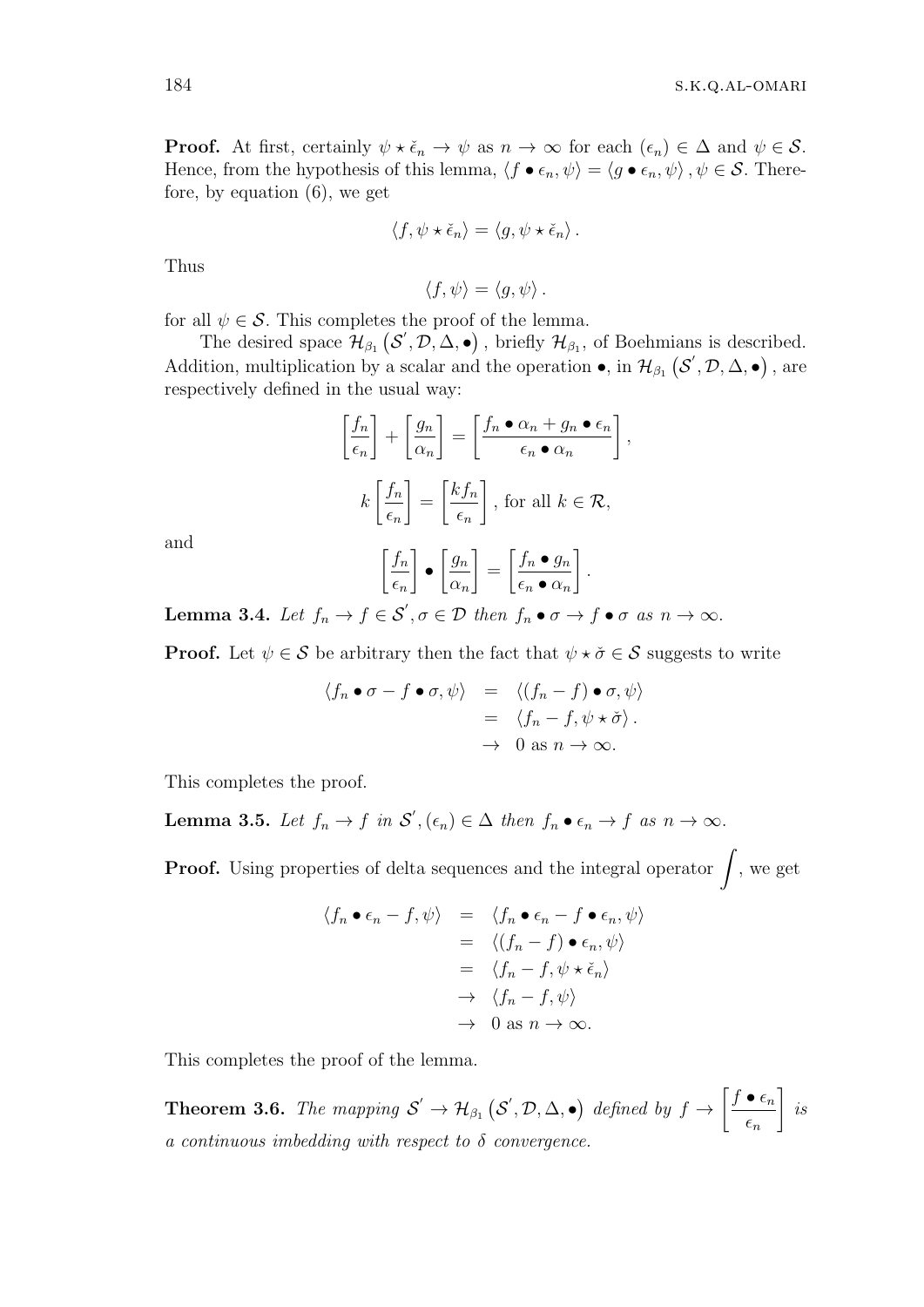**Proof.** Let  $\left[\frac{f \bullet \epsilon_n}{f}\right]$ *ϵn* ] =  $\int g \bullet \alpha_n$ *αn* ] then  $(f \bullet \epsilon_n) \bullet \alpha_m = (g \bullet \alpha_m) \bullet \epsilon_m$ . In particular,  $(f \bullet \epsilon_n) \bullet \alpha_n = (g \bullet \alpha_n) \bullet \epsilon_n$ . Allowing  $n \to \infty$  and using Lemma 3.5 implies that the mapping is one-to-one. Next, let  $f_n \to 0$  as  $n \to \infty$  in  $\mathcal{S}'$ , then,  $\langle f_n, \psi \rangle \to 0$ for all  $\psi \in \mathcal{S}$ . Hence,  $\langle f_n \bullet \epsilon_n, \psi \rangle = \langle f_n, \psi \star \check{\epsilon}_n \rangle \to \langle f_n, \psi \rangle \to 0$  as  $n \to \infty$  in  $\mathcal{S}'$ . Therefore,  $\left[\frac{f \bullet \epsilon_n}{f}\right]$ *ϵn* ]  $\to 0$  as  $n \to \infty$  in  $\mathcal{H}_{\beta_1}(\mathcal{S}', \mathcal{D}, \Delta, \bullet)$ . This establishes that the mapping is continuous with respect to  $\delta$  convergence. The proof is completed.

# $\mathcal{H}_{\beta_2}\left( \mathcal{S}^{'}, \mathcal{D}, \Delta, \lambda \right)$  of Boehmians

In this section we present a space of Boehmians by a different operation.

Between  $\mathcal{S}'$  and  $\mathcal{D}$  we define a mapping  $\lambda$  by

$$
(f \wedge \sigma)(\tau) = \int_{\mathcal{R}} \mathcal{F}_d f(\tau - y) \sigma(y) dy
$$

where  $f \in \mathcal{S}'$  and  $\sigma \in \mathcal{D}$  are arbitrary.

**Lemma 4.1.** *Let*  $f \in S'$  *and*  $\sigma \in D$  *then*  $\mathcal{F}_d(f \bullet \sigma)(\tau) = (f \land \sigma)(\tau)$ .

**Proof.** Let  $f \in \mathcal{S}'$ . Employing equation (3) and equation (6) yield

$$
\langle \mathcal{F}_d(f \bullet \sigma)(\tau), \psi(\tau) \rangle = \langle f \bullet \sigma(\tau), \mathcal{F}_d \psi(\tau) \rangle
$$
  
=  $\langle f(\tau), (\mathcal{F}_d \psi \star \check{\sigma})(\tau) \rangle$ ,  
=  $\langle f(\tau), \int_{\mathcal{R}} \mathcal{F}_d \psi(\varsigma) \sigma(\varsigma - \tau) d\varsigma \rangle$ 

The substitution  $\varsigma - \tau = y$  and, the translation property of distributions, through *y*, jointly with equation (3), yield

$$
\langle \mathcal{F}_d(f \bullet \sigma)(\tau), \psi(\tau) \rangle = \langle f(\tau), \int_{\mathcal{R}} \mathcal{F}_d \psi(\tau + y) \sigma(y) dy \rangle
$$
  
\n
$$
= \int_{\mathcal{R}} \langle f(\tau - y), \mathcal{F}_d \psi(\tau) \rangle \sigma(y) dy
$$
  
\n
$$
= \int_{\mathcal{R}} \langle \mathcal{F}_d f(\tau - y), \psi(\tau) \rangle \sigma(y) dy
$$
  
\n
$$
= \langle \int_{\mathcal{R}} \mathcal{F}_d f(\tau - y) \sigma(y) dy, \psi(\tau) \rangle
$$
  
\n
$$
= \langle (f \land \sigma)(\tau), \psi(\tau) \rangle,
$$

where  $\psi \in \mathcal{S}$  is arbitrary. The proof of this theorem is completed.

**Lemma 4.2**.  $f \wedge \sigma \in \mathcal{S}'$ , for every  $f \in \mathcal{S}, \sigma \in \mathcal{D}$ .

**Proof.** Let  $f \in S'$ ,  $\sigma \in \mathcal{D}$  then  $f \bullet \sigma \in S'$ , by equation (6). Hence,  $f \wedge \sigma =$  $\mathcal{F}_d(f \bullet \sigma) \in \mathcal{S}'$ . This completes the proof of the lemma.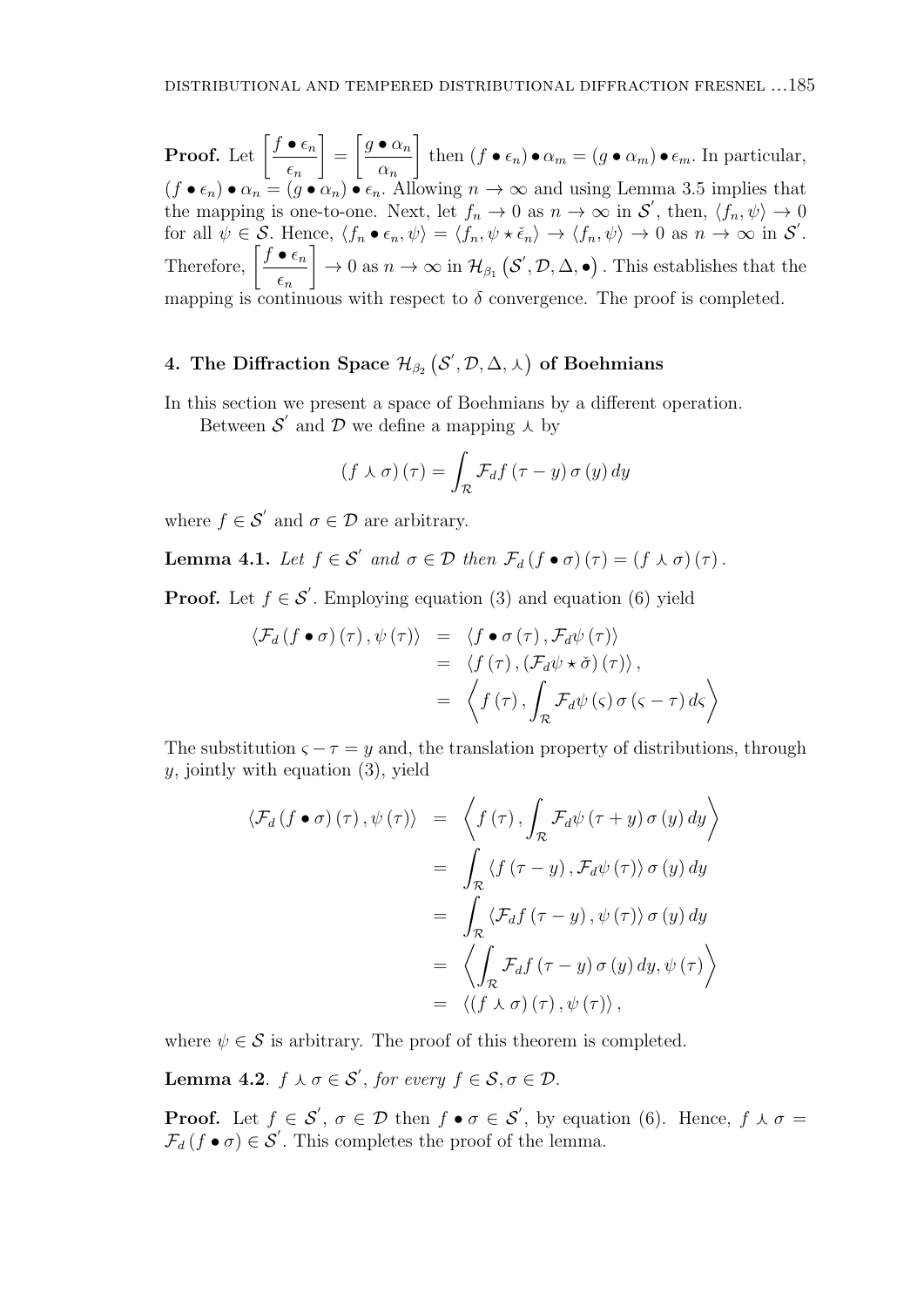**Lemma 4.3.** *If*  $f \in S'$ ,  $\sigma_1, \sigma_2 \in D$  *then the following are true*:  $(1)$   $\sigma_1 \wedge \sigma_2 = \sigma_2 \wedge \sigma_1$ ;  $(2)$   $f \wedge (\sigma_2 \wedge \sigma_1) = (f \wedge \sigma_1) \wedge \sigma_2$ .

**Proof.** We attempt to proof the first part of this lemma since the proof of second part is similar. For, let  $\sigma_1, \sigma_2 \in \mathcal{D}$ . Using Lemma 3.2,  $\sigma_1 \wedge \sigma_2 = \mathcal{F}_d(\sigma_1 \bullet \sigma_2)$  $\mathcal{F}_d(\sigma_2 \bullet \sigma_1) = \sigma_2 \star \sigma_1$ . Hence the lemma.

**Lemma 4.4.** *If*  $f_1, f_2 \in \mathcal{S}', (\epsilon_n) \in \Delta$  *and*  $f_1 \wedge \epsilon_n = f_2 \wedge \epsilon_n$  *then*  $f_1 = f_2$ *.* 

**Proof** of this lemma follows from Theorem 4.1 and the fact that

$$
\mathcal{F}_d \epsilon_n \to \frac{i}{2\gamma_1\sqrt{2\pi i \gamma_1}} \ \alpha_2 \tau^2 \ \text{as} \ n \to \infty.
$$

The relationship between convergence and the operation  $\lambda$  is given by:

**Lemma 4.5.** *If*  $f_n \to f \in \mathcal{S}', \sigma \in \mathcal{D}$  *then*  $f_n \wedge \sigma \to f_n \wedge \sigma$  *as*  $n \to \infty$ *.* 

**Lemma 4.6.** *If*  $f_n \to f \in \mathcal{S}'$ ,  $(\epsilon_n) \in \Delta$  *then*  $f_n \wedge \epsilon_n \to f$  *as*  $n \to \infty$ .

**Proof** of Lemma 4.4 and Lemma 4.5 is straightforward from Lemma 4.1, detailed proof thus avoided.

**Theorem 4.7.** *The mapping*  $S' \to H_{\beta_2}(S', \mathcal{D}, \Delta, \bullet)$  *defined by*  $f \to$  $\int f \bullet \epsilon_n$ *ϵn* ] *is a continuous imbedding with respect to δ convergence.*

**Proof.** (See Theorem 3.6.)

By the above conclusions, the desired space  $\mathcal{H}_{\beta_2}(\mathcal{S}', \mathcal{D}, \Delta, \lambda)$  is considered. We preserve the operations of addition, multiplication by a scalar and the operation  $\lambda$  between Boehmians.

The operation  $\lambda$  can be extended to  $\mathcal{H}_{\beta_2} \times \mathcal{D}$  by the following definition:

**Definition 4.7.** If 
$$
\left[\frac{f_n}{\epsilon_n}\right] \in \mathcal{H}_{\beta_2}
$$
 and  $\phi \in \mathcal{D}$ , then  $\left[\frac{f_n}{\epsilon_n}\right] \wedge \phi = \left[\frac{f_n \wedge \phi}{\epsilon_n}\right]$ .

In  $\mathcal{H}_{\beta_2}$ , convergence is defined as:

**Definition 4.8.** A sequence of Boehmians  $(\beta_n)$  in  $\mathcal{H}_{\beta_2}$  is  $\delta$  *convergent* to a Boehmian  $\beta$  in  $H_{\beta_2}$ , if there exists  $(\epsilon_n)$  such that  $(\beta_n \wedge \epsilon_n), (\beta \wedge \epsilon_n) \in \mathcal{H}_{\beta_2}, \forall k$ ,  $n \in \mathbb{N}$ , and  $(\beta_n \wedge \epsilon_k) \to (\beta \wedge \epsilon_k)$  as  $n \to \infty$ , in  $\mathcal{H}_{\beta_2}$ , for every  $k \in \mathbb{N}$ .

The following lemma is equivalent to  $\delta$  convergence.

**Lemma 4.9.** 
$$
\beta_n \stackrel{\delta}{\rightarrow} \beta
$$
 in  $\mathcal{H}_{\beta_2}$  if and only if there is  $f_{n,k}, f_k \in \mathcal{S}'$  and  $(\epsilon_k) \in \Delta$   
such that  $\beta_n = \left[\frac{f_{n,k}}{\epsilon_k}\right], \beta = \left[\frac{f_k}{\epsilon_k}\right]$  and  $\forall k \in \mathbb{N}, f_{n,k} \to f_k$  as  $n \to \infty$  in  $\mathcal{S}'$ .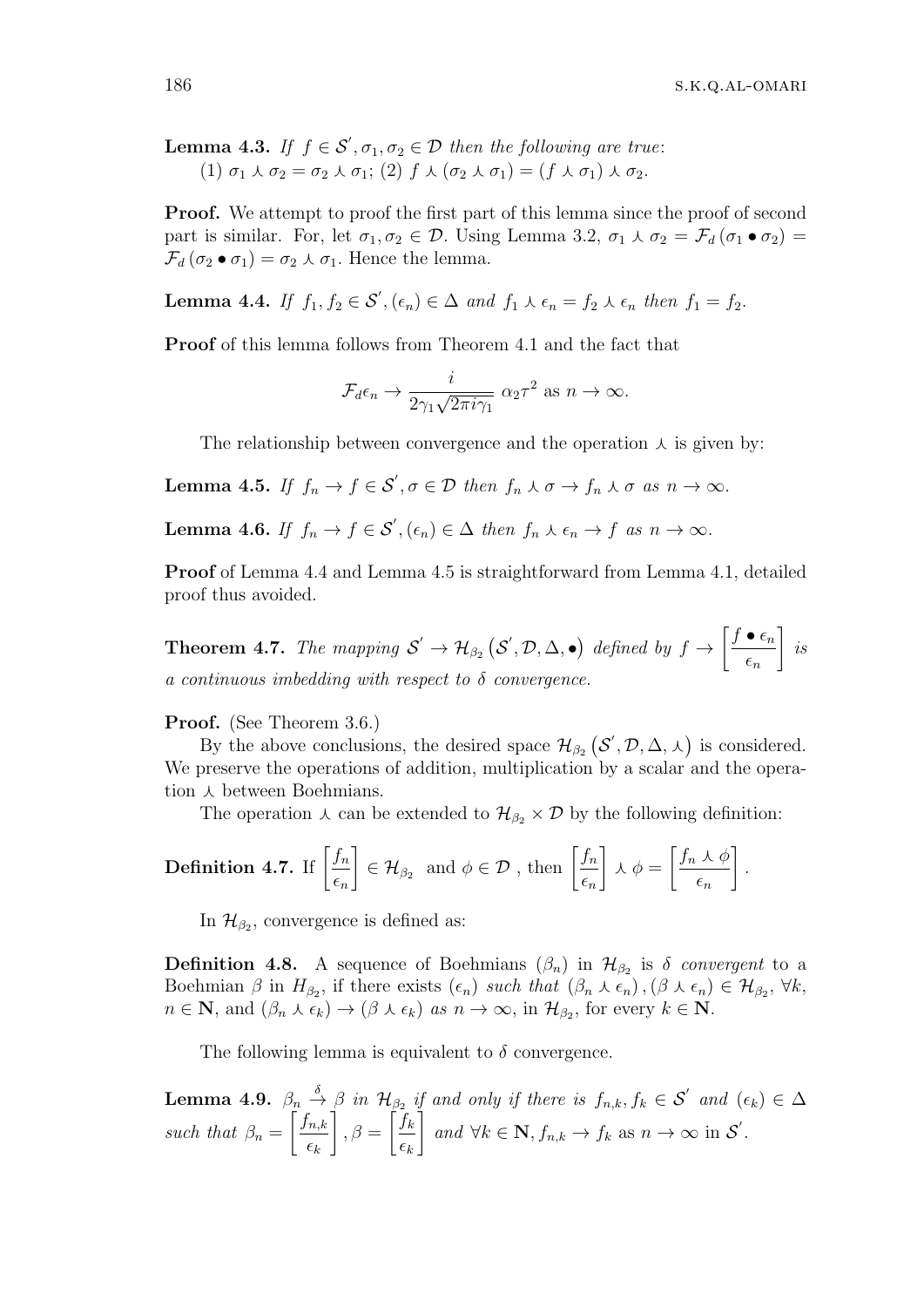**Definition 4.10.** ( $\beta_n$ ) in  $\mathcal{H}_{\beta_2}$  is  $\Delta$  *convergent* to  $\beta$  in  $\mathcal{H}_{\beta_2}$  if there is a  $(\epsilon_n) \in \Delta$ such that  $(\beta_n - \beta) \wedge \epsilon_n \in \mathcal{H}_{\beta_2}$ ,  $\forall n \in \mathbb{N}$ , and  $(\beta_n - \beta) \wedge \epsilon_n \to 0$  as  $n \to \infty$  in  $\mathcal{H}_{\beta_2}$ .

# **5.** The Diffraction transform of  $\mathcal{H}_{\beta_1}\left(\mathcal{S}', \mathcal{D}, \Delta, \bullet\right)$

Let  $\left[\frac{f_n}{f_n}\right]$ *ϵn* ]  $\in$   $\mathcal{H}_{\beta_1}$  ( $\mathcal{S}', \mathcal{D}, \Delta, \bullet$ ). Since operations we introduced on  $\mathcal{H}_{\beta_1}$  and  $\mathcal{H}_{\beta_2}$  $\bullet$  and  $\lambda$ , respectively), are mathematically not equal, the typical Boehmian  $\int f_n$ *ϵn* ]  $\in \mathcal{H}_{\beta_1}$ , is denoted by  $\left[\frac{f_n^*}{f_n}\right]$ *ϵn* ] in the space  $\mathcal{H}_{\beta_2}$ . We may agree this will make no confusion in notations. Restrictions on parameters here are that  $\alpha_1 = \alpha_2$ .

**Definition 5.1.** *The diffraction Fresnel transform*  $\hat{\mathcal{F}}_d^*$  :  $\mathcal{H}_{\beta_1} \to \mathcal{H}_{\beta_2}$  of  $\left[\frac{f_n}{f_n}\right]$ *ϵn* ] *∈*  $\mathcal{H}_{\beta_1}(\mathcal{S}', \mathcal{D}, \Delta, \bullet)$  is defined by

(7) 
$$
\hat{\mathcal{F}}_d^* \left( \left[ \frac{f_n}{\epsilon_n} \right] \right) = \left[ \frac{f_n^*}{\epsilon_n} \right],
$$

in  $\mathcal{H}_{\beta_2}$ .

**Theorem 5.2.**  $\hat{\mathcal{F}}_d^*$  :  $\mathcal{H}_{\beta_1} \to \mathcal{H}_{\beta_2}$  is well-defined, linear and independent of the *representative.*

**Proof.** Let  $\left[\frac{f_n}{f_n}\right]$ *ϵn* ]  $\in$   $\mathcal{H}_{\beta_1}$  then  $f_n \bullet \epsilon_m = f_m \bullet \epsilon_n, \forall n, m \in \mathbb{N}$ . Applying the diffraction Fresnel transform and using Theorem 4.1 yield  $f_n^* \wedge \epsilon_m = f_m^* \wedge \epsilon_n$ , for every  $m, n \in \mathbb{N}$ . Therefore  $\left[\frac{f_n^*}{f_n}\right]$ *ϵn* ]  $∈$   $H_{\beta_2}$ . To show  $\hat{\mathcal{F}}^*_{d}$  is well defined, let  $\int g_n$ *αn* ] =  $\int f_n$ *ϵn* ] in  $\mathcal{H}_{\beta_1}$  then,  $f_n \bullet \alpha_m = g_m \bullet \epsilon_n$ . Once again, applying the diffraction Fresnel transform and Theorem 4.1 yields  $f_n^* \wedge \alpha_m = g_m^* \wedge \epsilon_n, \forall n, m \in \mathbb{N}$ . Hence,

$$
\left[\frac{f_n^*}{\epsilon_n}\right] = \left[\frac{g_m^*}{\alpha_n}\right].
$$

Let  $k_1, k_2 \in \mathcal{R}$ . Theorem 4.1. implies

$$
\hat{\mathcal{F}}_d^* \left( k_1 \left[ \frac{f_n}{\epsilon_n} \right] + k_2 \left[ \frac{g_n}{\alpha_n} \right] \right) = \left[ \frac{k_1 f_n^* \lambda \epsilon_n + k_2 g_m^* \lambda \alpha_n}{\epsilon_n \lambda \alpha_n} \right]
$$

*.*

That is

$$
\hat{\mathcal{F}}_d^* \left( k_1 \left[ \frac{f_n}{\epsilon_n} \right] + k_2 \left[ \frac{g_n}{\alpha_n} \right] \right) = k_1 \left[ \frac{f_n^*}{\epsilon_n} \right] + k_2 \left[ \frac{g_m^*}{\alpha_n} \right].
$$

This completes the proof of the theorem.

**Theorem 5.3.**  $\hat{\mathcal{F}}_d^* : \mathcal{H}_{\beta_1} \to \mathcal{H}_{\beta_2}$  is a bijection map.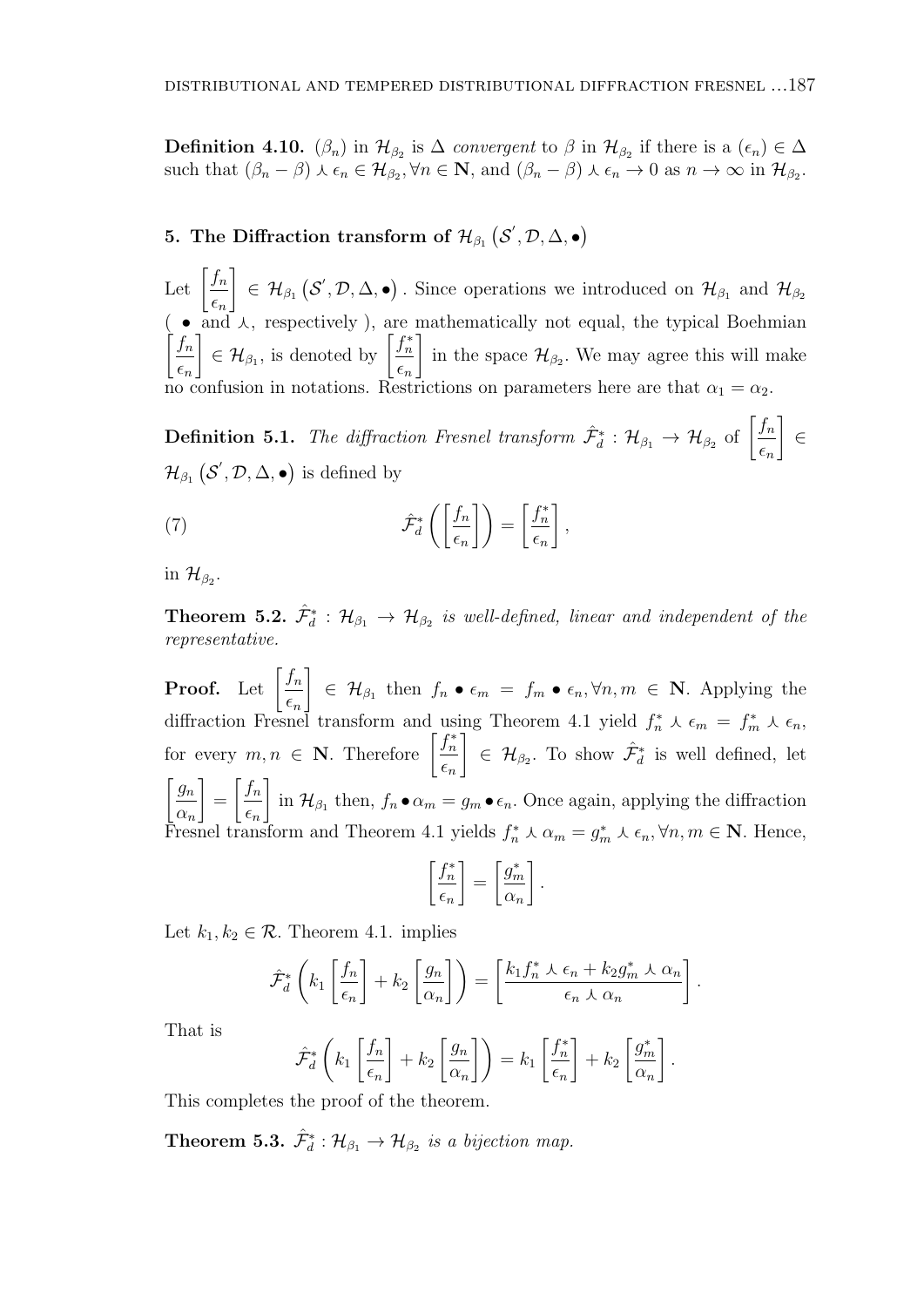**Proof.** Let  $\left[\frac{f_n^*}{f_n}\right]$ *ϵn* ] =  $\int g_n^*$ *αn* ]  $\in \mathcal{H}_{\beta_2}$ , then  $f_n^* \wedge \alpha_m = g_n^* \wedge \epsilon_n, \forall n$ . From Theorem 4.1,  $\mathcal{F}_d(f_n \bullet \alpha_m) = \mathcal{F}_d(g_n \bullet \epsilon_n)$ . Since  $\mathcal{F}_d$  is one-one, on  $\mathcal{S}'$ , we get  $f_n \bullet \alpha_m = g_n \bullet \epsilon_n$ . Hence,  $\int_0^{\infty}$ *ϵn* ] =  $\int g_n$ *αn* . Finally, let  $\left[\frac{f_n^*}{f_n}\right]$ *ϵn* ]  $\epsilon \in \mathcal{H}_{\beta_2}$  then the Boehmian  $\left[\frac{f_n}{f_n}\right]$ *ϵn* ]  $\in$   ${\cal H}_{\beta_1}$ satisfies  $\hat{\mathcal{F}}_d^*$  $\int$   $\int$   $\int$   $f$ <sup>n</sup> *ϵn*  $\left[\,\right]$  $\left[\,\right]$  $=$  $\left[\,\frac{f_n^*}{f_n}\,\right]$ *ϵn* ] *.* Proof is, therefore, completed.

The inversion formula  $(\hat{\mathcal{F}}_d^*$  $\int$ <sup>-1</sup> for  $\hat{\mathcal{F}}_d^*$  is defined by the following definition:

 $\textbf{Definition 5.4.} \; \text{Let} \; \left\lceil \frac{f_n^*}{f_n^*} \right\rceil$ *ϵn* ]  $∈$   $H_{\beta_2}$  then the inverse transform of  $\hat{\mathcal{F}}^*_{d}$  is defined by  $(8)$  $\hat{\mathcal{F}}_d^*$ )*−*<sup>1</sup> ([*f ∗ n ϵn*  $\Big\} = \Big\lceil \frac{f_n}{f_n} \Big\rceil$ *ϵn* ] *,*

*in*  $\mathcal{H}_{\beta_1}$ .

Theorem 5.5.  $\left( \hat{\mathcal{F}}_d^{*} \right)$  $\int$ <sup>-1</sup> :  $\mathcal{H}_{\beta_2} \rightarrow \mathcal{H}_{\beta_1}$  is well-defined, linear and bijection.

This theorem can be proved by analysis which is alike to that employed for Theorem 5.2.

 $\textbf{Theorem 5.6.} \quad \hat{\mathcal{F}}_d^* \, : \, \mathcal{H}_{\beta_1} \, \rightarrow \, \mathcal{H}_{\beta_2}, \left( \hat{\mathcal{F}}_d^* \right)$  $\int^{−1}$  :  $\mathcal{H}_{\beta_2} \rightarrow \mathcal{H}_{\beta_1}$  are continuous with *respect to δ convergence.*

**Proof.** Let  $(\beta_n) \in \mathcal{H}_{\beta_1}, \beta \in \mathcal{H}_{\beta_1}$  be such that  $\beta_n \stackrel{\delta}{\rightarrow} \beta$  then, using Lemma 2.3, we can find  $f_{n,k}, f_k \in \mathcal{S}', (\epsilon_n) \in \Delta$ , such that  $\beta_n =$ [ *fn,k ϵn* ]  $, \beta =$  $\int f_k$ *ϵn* ] and  $f_{n,k} \to f_k$ for every  $k \in \mathbb{N}$  as  $n \to \infty$  in  $\mathcal{S}'$ . Since  $\mathcal{F}_d$  is continuous from  $\mathcal{S}$  $\int$ <sup>'</sup> into  $\mathcal{S}'$ , it follows  $\mathcal{F}_d(f_{n,k}) \to \mathcal{F}_d(f_k)$  as  $n \to \infty$  in *S*<sup>'</sup>. Hence,  $\left[\frac{f_{n,k}^*}{f_n} \right]$ *ϵn* ] *→* [ *f ∗ k ϵn* ] as  $n \to \infty$ .

To prove the second part of the theorem, let  $\tilde{\beta}$ ,  $(\tilde{\beta}_n) \in \mathcal{H}_{\beta_2}$  then, as above, there are  $f_{n,k}^*$ ,  $f_k^* \in \mathcal{S}'$  such that  $\tilde{\beta}_n =$  $\int f_{n,k}^*$ *ϵn*  $\left[\right], \tilde{\beta} = \left[\frac{f_k^*}{f_k}\right]$ *ϵn* ] and,  $f_{n,k}^* \to f_k^*$  for every  $k$ , as  $n \to \infty$ . Hence  $f_{n,k} \to f_k$  as  $n \to \infty$  for every  $k \in \mathbb{N}$  in  $\mathcal{S}'$ . Thus,

$$
\left[\frac{f_{n,k}}{\epsilon_n}\right] = \left(\hat{\mathcal{F}}_d^*\right)^{-1} \left(\left[\frac{f_{n,k}^*}{\epsilon_n}\right]\right) \to \left[\frac{f_k}{\epsilon_n}\right] = \left(\hat{\mathcal{F}}_d^*\right)^{-1} \left(\left[\frac{f_k^*}{\epsilon_n}\right]\right)
$$

as  $n \to \infty$  for every *k*.

Hence, the theorem.

 $\textbf{Theorem 5.7.} \quad \hat{\mathcal{F}}_d^* \, : \, \mathcal{H}_{\beta_1} \, \rightarrow \, \mathcal{H}_{\beta_2}, \left( \hat{\mathcal{F}}_d^* \right)$  $\int$ <sup>-1</sup> :  $\mathcal{H}_{\beta_2} \rightarrow \mathcal{H}_{\beta_1}$  are continuous with *respect to*  $\Delta$  *convergence.*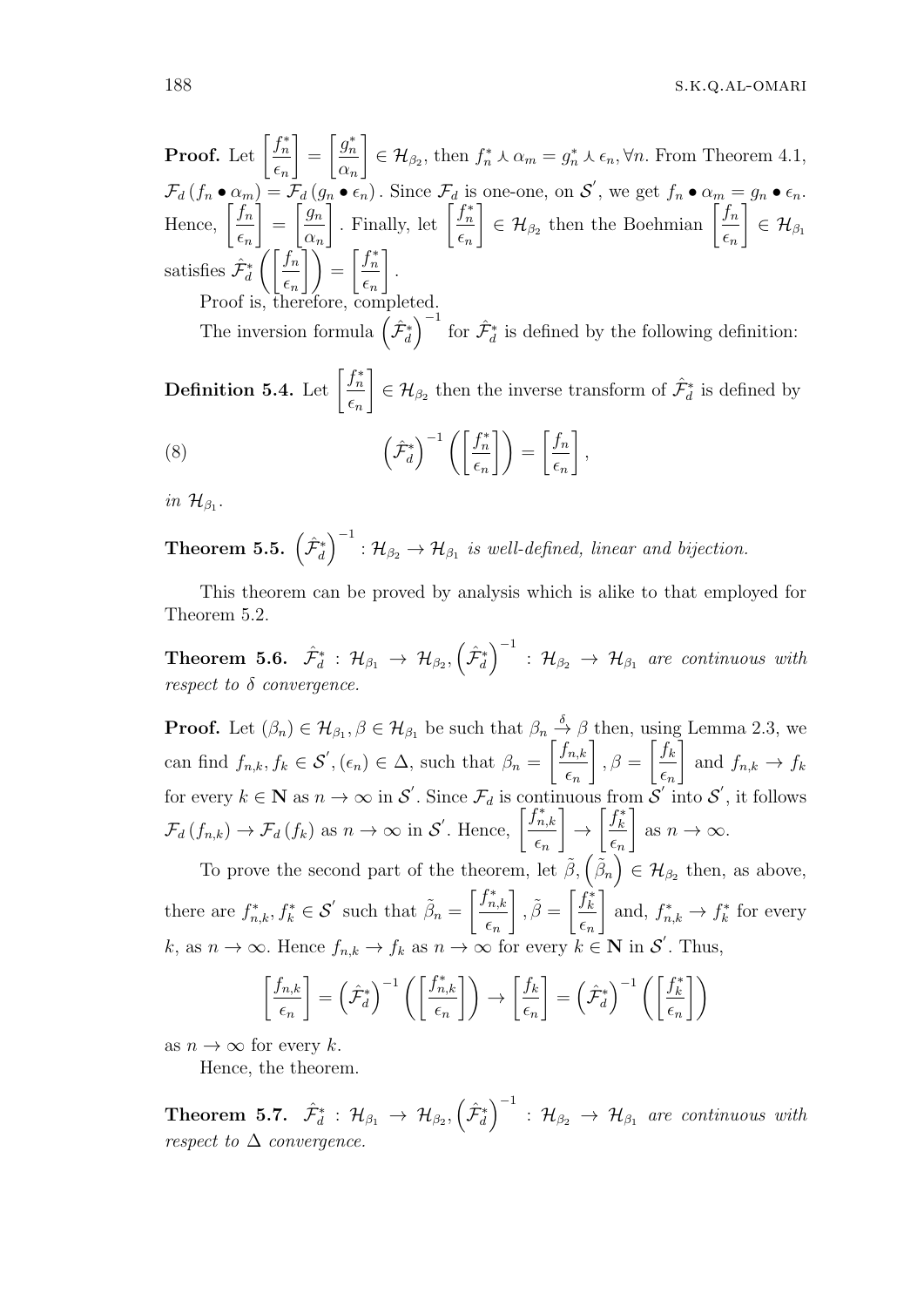**Proof.** We prove the first part of the theorem since the second part of the theorem can be proved similarly. Let  $\beta_n \stackrel{\Delta}{\to} \beta \in \mathcal{H}_{\beta_1}$  as  $n \to \infty$  then there is  $(f_n) \in \mathcal{S}'$ such that  $\overline{a}$  $\overline{a}$ 

$$
(\beta_n - \beta) \bullet \epsilon_n = \left[ \frac{f_n \bullet \epsilon_k}{\epsilon_k} \right] \to 0 \text{ and } f_n \to 0 \text{ as } n \to \infty, (\epsilon_n) \in \Delta. \text{ Thus,}
$$

$$
\left( \hat{\mathcal{F}}_d^* \beta_n - \hat{\mathcal{F}}_d^* \beta \right) \lambda \epsilon_n = \hat{\mathcal{F}}_d^* \left( \beta_n - \beta \right) \lambda \epsilon_n
$$

$$
= \left[ \frac{f_n^* \lambda \epsilon_k}{\epsilon_k} \right]
$$

$$
= f_n^*
$$

$$
\to 0 \text{ as } n \to \infty.
$$

This completes the proof of the theorem.

# **6.** The diffraction Fresnel transform of  $\mathcal{H}_{\beta_3}\left(\mathcal{E}', \mathcal{D}, \Delta, \bullet\right)$

By  $\mathcal{E}$  we denote the space of smooth functions of arbitrary support on  $\mathcal{R}$  and,  $\mathcal{E}'$ its strong dual of distributions of compact support. By aid of the kernel method, the diffraction Fresnel transform of  $f \in \mathcal{E}'$  has been extended to [22]

(9) 
$$
\mathcal{F}_{d}f(\tau) = \frac{1}{\sqrt{2\pi i \gamma_1}} \left\langle f(t), \exp \frac{i(\alpha_1 \zeta^2 - 2\tau \zeta + \alpha_2 \tau^2)}{2\gamma_1} \right\rangle,
$$

where  $f \in \mathcal{E}'$  is arbitrary.

Let  $\mathcal{H}_{\beta_3}(\mathcal{E}', \mathcal{D}, \Delta, \bullet)$  be the Boehmian space with  $\mathcal{E}',$  as linear space,  $\mathcal{D},$  as a subspace of  $\mathcal{E}'$ , and  $\bullet$ , as an operation between  $\mathcal{E}'$  and  $\mathcal{D}$ . Denote by  $\mathcal{D}_F$  the set of analytic functions that are diffraction Fresnel transforms of compactly supported distributions in  $\mathcal{E}'$ .

Convergence in  $\mathcal{D}_F$  is defined as follows:

 $\mathcal{T}_n \to \mathcal{T}$  in  $\mathcal{D}_F$  if there are distributions  $v_n, v \in \mathcal{E}'$  such that  $\mathcal{T}_n = \mathcal{F}_d v_n$ ,  $\mathcal{T} = \mathcal{F}_d v$  and  $v_n \to v$  in  $\mathcal{E}'$ .

Between  $\mathcal{D}_F$  and  $\mathcal D$  we introduce a mapping defined by

(10) 
$$
(\mathcal{T} \curlyvee \sigma)(\tau) = \int_{\mathcal{R}} \mathcal{T}(\tau - y) \sigma(y) dy,
$$

where  $\mathcal{T} \in \mathcal{D}_F$  and  $\sigma \in \mathcal{D}$  are arbitrary.

**Theorem 6.1.** *Let*  $\mathcal{T} \in \mathcal{D}_F$ ,  $\mathcal{T} = \mathcal{F}_d v$ ,  $v \in \mathcal{E}'$ , and  $\sigma \in \mathcal{D}$  then

$$
\mathcal{F}_{d}(f\bullet\sigma)(\tau)=(\mathcal{T}\curlyvee\sigma)(\tau).
$$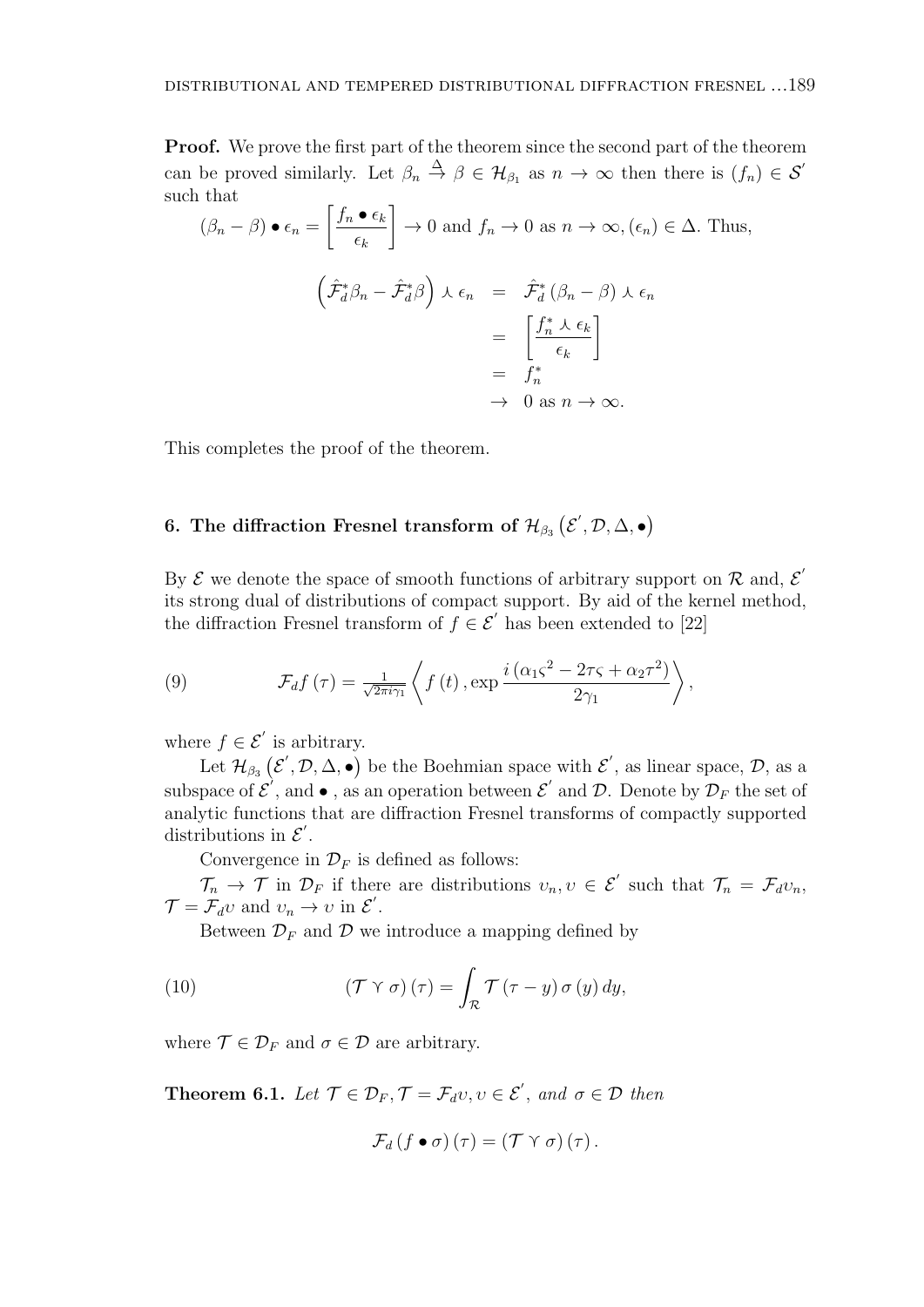**Proof.** Let  $\mathcal{T} \in \mathcal{D}_F$ ,  $\mathcal{T} = \mathcal{F}_d v$ ,  $v \in \mathcal{E}'$  then, employing Equ.(10) yields

$$
\mathcal{F}_{d}(v \bullet \sigma)(\tau) = \left\langle (v \bullet \sigma)(\varsigma), \frac{1}{\sqrt{2\pi i \gamma_{1}}} \exp\left(\frac{i}{2\gamma_{1}}\left(\varsigma^{2} - 2\varsigma\tau + \tau^{2}\right)\right) \right\rangle
$$
\n
$$
= \frac{1}{\sqrt{2\pi i \gamma_{1}}} \left\langle v(\varsigma), \left(\exp\left(\frac{i}{2\gamma_{1}}\left(\varsigma^{2} - 2\varsigma\tau + \tau^{2}\right)\right) \star \check{\sigma}\right)(\varsigma)\right\rangle
$$
\n
$$
= \frac{1}{\sqrt{2\pi i \gamma_{1}}} \left\langle v(\varsigma), \int_{\mathcal{R}} \exp\left(\frac{i}{2\gamma_{1}}\left(t^{2} - 2t\tau + \tau^{2}\right)\right) \sigma(t - \varsigma) dt \right\rangle,
$$
\n
$$
= \frac{1}{\sqrt{2\pi i \gamma_{1}}} \left\langle v(\varsigma), \int_{\mathcal{R}} \exp\left(\frac{i}{2\gamma_{1}}\left((y + \varsigma) - 2(y + \varsigma)\tau + \tau^{2}\right)\right) \sigma(y) dt \right\rangle
$$
\n
$$
= \frac{1}{\sqrt{2\pi i \gamma_{1}}} \int_{\mathcal{R}} \left\langle v(\varsigma), \exp\left(\frac{i}{2\gamma_{1}}\left(\varsigma^{2} - 2(\tau - y)\varsigma + (\tau - y)^{2}\right)\right)\right\rangle \sigma(y) dt
$$
\n
$$
= \int_{R} \mathcal{T}(\tau - y) \sigma(y) dy
$$
\n
$$
= (\mathcal{T} \vee \sigma)(\tau),
$$

where  $\mathcal{T} = \mathcal{F}_d v, \sigma \in \mathcal{D}$  and  $\star$  is the convolution product.

The proof of this theorem is therefore completed.

**Lemma 6.2**.  $\mathcal{T} \times \sigma \in \mathcal{D}_F$ , for every  $\mathcal{T} \in \mathcal{D}_F$  and  $\sigma \in \mathcal{D}$ .

**Proof.** Let  $v \in \mathcal{E}', \sigma \in \mathcal{D}$ , then  $v \bullet \sigma \in \mathcal{E}'$ . From Theorem 6.1 we get  $\mathcal{T} \vee \sigma =$  $\mathcal{F}_d$  (*v* •  $\sigma$ )  $\in \mathcal{D}_F$ ,  $\mathcal{T} = \mathcal{F}_d v$ . Hence, we proved the lemma.

**Lemma 6.3.** *If*  $\mathcal{T} \in \mathcal{D}_F$ ,  $\sigma_1$ ,  $\sigma_2 \in \mathcal{D}$  *then the following are true:*  $(1)$   $\sigma_1$   $\gamma$   $\sigma_2 = \sigma_2$   $\gamma$   $\sigma_1$ ;  $(2)$   $\mathcal{T}$   $\gamma$   $(\sigma_2 \gamma \sigma_1) = (\mathcal{T} \gamma \sigma_1) \gamma \sigma_2$ .

**Proof** of this theorem is a straightforward consequence of Theorem 6.1 and properties of the integral operator  $\int$ .

**Lemma 6.4.** If  $\mathcal{T}_1, \mathcal{T}_2 \in \mathcal{D}_F, (\epsilon_n) \in \Delta$  and  $\mathcal{T}_1 \vee \epsilon_n = \mathcal{T}_2 \vee \epsilon_n$  then  $\mathcal{T}_1 = \mathcal{T}_2$ .

**Lemma 6.5.** *If*  $\mathcal{T}_n \to \mathcal{T} \in \mathcal{D}_F, \sigma \in \mathcal{D}$  *then*  $\mathcal{T}_n \times \sigma \to \mathcal{T}_n \times \sigma$  *as*  $n \to \infty$ *.* 

**Lemma 6.6.** *If*  $\mathcal{T}_n \to \mathcal{T} \in \mathcal{D}_F$ ,  $(\epsilon_n) \in \Delta$  *then*  $\mathcal{T}_n \times \epsilon_n \to \mathcal{T}$  *as*  $n \to \infty$ *.* 

**Proofs** of Lemma 6.4-Lemma 6.6 are straightforward.

From the above conclusions, the space  $\mathcal{H}_{\beta_4}(\mathcal{D}_F, \mathcal{D}, \Delta, \Upsilon)$ ,  $\mathcal{H}_{\beta_4}$ , can be considered as a Boehmian space. In  $\mathcal{H}_{\beta_4}$ , as earlier, addition, multiplication by a scalar, the operation  $\gamma$  and differentiation are normally defined.

The operation  $\gamma : H_{\beta_4} \times \mathcal{D} \to H_{\beta_4}$  is given by the following definition:

Definition 6.7.  $\left[\frac{\mathcal{T}_n}{\mathcal{T}_n}\right]$ *ϵn*  $\gamma \phi = \left[ \frac{\mathcal{T}_n \gamma \phi}{\phi} \right]$ *ϵn* ] *,*  $\lceil \mathcal{T}_n \rceil$ *ϵn* ]  $∈$   $H_{\beta_4}, \phi ∈ \mathcal{D}$  *.*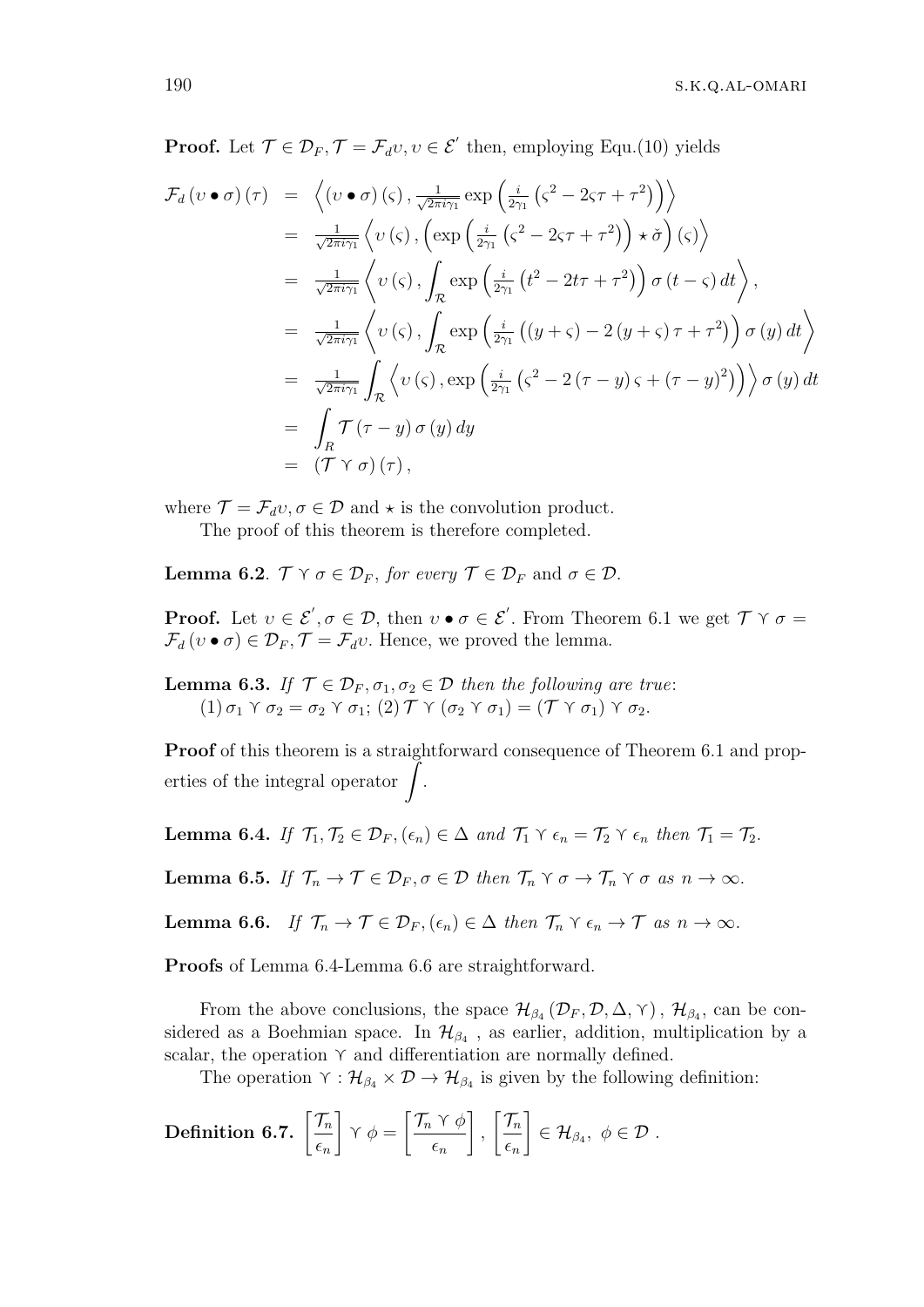**Definition 6.8.** A sequence  $(\beta_n) \in \mathcal{H}_{\beta_4}$  is *δ*-*convergent* to  $\beta \in \mathcal{H}_{\beta_4}$ , if there exists  $(\epsilon_n)$  such that  $(\beta_n \ Y \epsilon_n)$ ,  $(\beta \ Y \epsilon_n) \in \mathcal{H}_{\beta_4}$ ,  $\forall k, n \in \mathbb{N}$ , and  $(\beta_n \ Y \epsilon_k) \to (\beta \ Y \epsilon_k) \in$  $\mathcal{H}_{\beta_4}$  as  $n \to \infty$ , for every  $k \in \mathbb{N}$ .

In other words,

**Lemma 6.9.**  $\beta_n \stackrel{\delta}{\rightarrow} \beta$  in  $\mathcal{H}_{\beta_4}$  if and only if there is  $\mathcal{T}_{n,k}, \mathcal{T}_k \in \mathcal{D}_F$  and  $(\epsilon_k) \in \Delta$ *such that*  $\beta_n =$  $\lceil \mathcal{T}_{n,k} \rceil$ *ϵk* ]  $, \beta =$  $\bigcap \mathcal{T}_k$ *ϵk* ]  $and \forall k \in \mathbf{N}, \mathcal{T}_{n,k} \to \mathcal{T}_k \in \mathcal{D}_F \text{ as } n \to \infty.$ 

**Definition 6.10.**  $(\beta_n) \in \mathcal{H}_{\beta_4}$  is  $\Delta$ -*convergent* to  $\beta \in \mathcal{H}_{\beta_4}$  if there is a  $(\epsilon_n) \in \Delta$ such that  $(\beta_n - \beta) \land \epsilon_n \in \mathcal{H}_{\beta_4}, \forall n \in \mathbb{N}$ , and  $(\beta_n - \beta) \land \epsilon_n \to 0$  as  $n \to \infty$  in  $\mathcal{H}_{\beta_4}$ .

**Definition 6.11.** The extended diffraction Fresnel transform of  $\left[\frac{f_n}{f_n}\right]$ *ϵn* ] is defined by

(11) 
$$
\hat{\mathcal{F}}_d\left(\left[\frac{\upsilon_n}{\epsilon_n}\right]\right) = \left[\frac{\mathcal{T}_n}{\epsilon_n}\right],
$$

where  $\mathcal{T}_n = \mathcal{F}_d v_n$ .

**Theorem 6.12.**  $\hat{\mathcal{F}}_d$  :  $\mathcal{H}_{\beta_3} \rightarrow \mathcal{H}_{\beta_4}$  is well-defined, linear and independent of the *representative.*

**Proof.** Let  $\left[\frac{v_n}{v_n}\right]$ *ϵn* ]  $\in$   $\mathcal{H}_{\beta_3}$  then  $v_n \bullet \epsilon_m = v_m \bullet \epsilon_n, \forall n, m \in \mathbb{N}$ . Applying the diffraction Fresnel transform and using Theorem 6.1 yield

$$
\mathcal{T}_n \vee \epsilon_m = \mathcal{T}_m \vee \epsilon_n,
$$

where  $\mathcal{T}_n = \mathcal{F}_d v_n, \mathcal{T}_m = \mathcal{F}_d v_m$ , for every  $m, n \in \mathbb{N}$ . Therefore  $\left[\frac{\mathcal{T}_n}{\sigma}\right]$ *ϵn* ] *∈ H<sup>β</sup>*<sup>4</sup> *.* To show  $\hat{\mathcal{F}}_d$  is well defined, let  $\left[\frac{g_n}{g_n}\right]$ *αn* ] = [ *υn ϵn* ]  $\text{in } \mathcal{H}_{\beta_3} \text{ then } v_n \bullet \alpha_m = g_m \bullet \epsilon_n.$ 

Once again, applying the diffraction Fresnel transform and using Theorem 6.1 yield  $\mathcal{T}_n \gamma \alpha_m = H_m \gamma \epsilon_n$  where,  $\mathcal{T}_n = \mathcal{F}_d v_n$  and  $H_n = \mathcal{F}_d g_n, \forall n \in \mathbb{N}$ . Hence,  $\lceil \mathcal{T}_n \rceil$ *ϵn* ] =  $\int H_n$ *αn* ] *.*

t, let  $k_1, k_2 \in \mathcal{R}$  then, using Theorem 6.1, we have

$$
\hat{\mathcal{F}}_d\left(k_1\left[\frac{\upsilon_n}{\epsilon_n}\right] + k_2\left[\frac{g_n}{\alpha_n}\right]\right) = \left[\frac{k_1\mathcal{T}_n \times \epsilon_n + k_2H_n \times \alpha_n}{\epsilon_n \times \alpha_n}\right]
$$

*.*

That is  $\hat{\mathcal{F}}_d$  $\sqrt{2}$ *k*1 [ *υn ϵn* ]  $+ k_2$  $\int g_n$ *αn*  $\Big\{\Big\}\Big\} = k_1 \left[ \frac{\mathcal{T}_n}{\mathcal{T}_n} \right]$ *ϵn* ]  $+ k_2$  $H_n$ *αn* ] *,*  $\mathcal{T}_n = \mathcal{F}_d v_n, H_n = \mathcal{F}_d g_n.$ This completes the proof of the  $\frac{1}{2}$ 

**Theorem 6.13.** *The mapping*  $\hat{\mathcal{F}}_d$  :  $\mathcal{H}_{\beta_3} \rightarrow \mathcal{H}_{\beta_4}$  *is bijection.*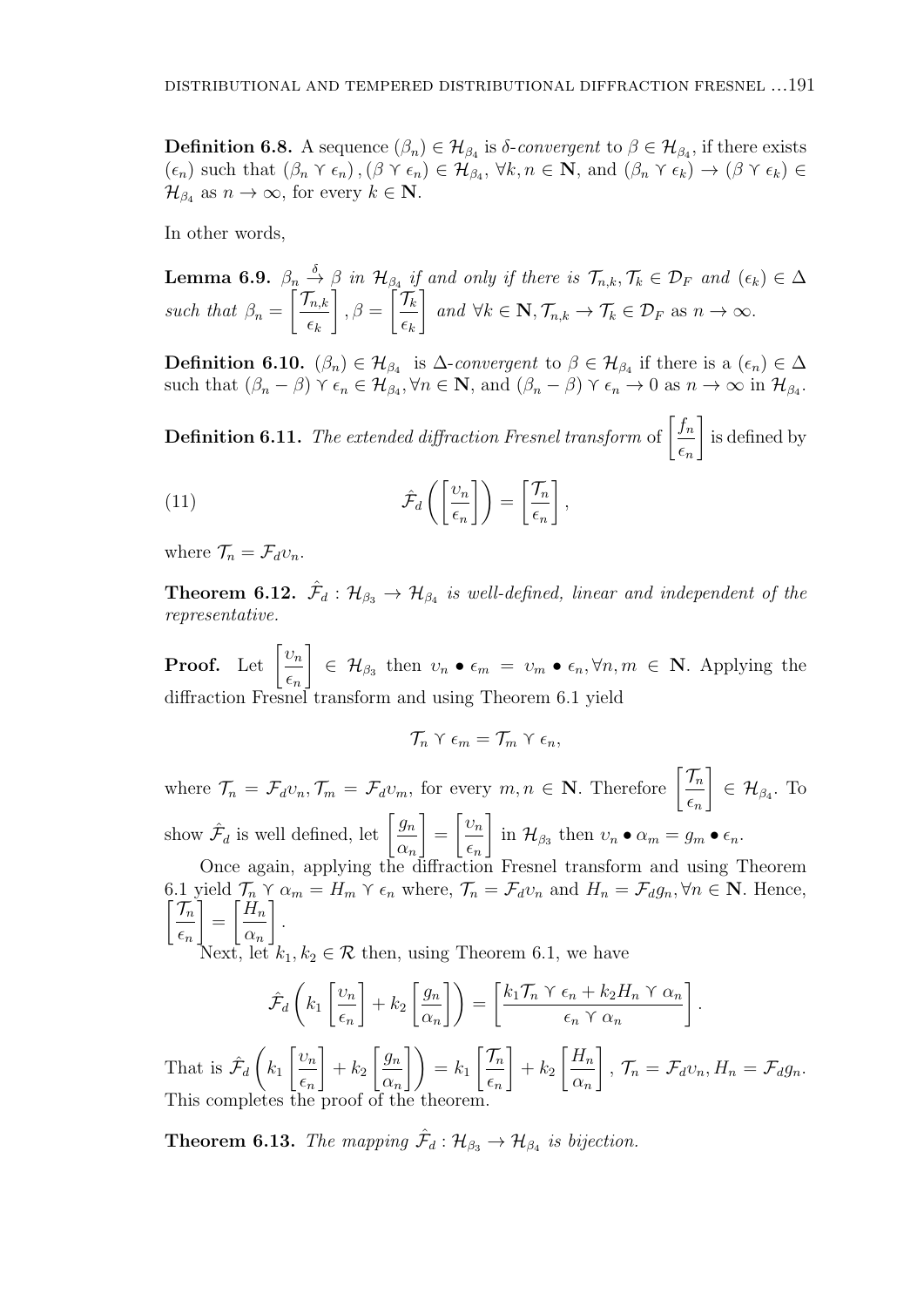192 s.k.q.al-omari

**Proof.** Assume that  $\left[\frac{\mathcal{T}_n}{\mathcal{T}_n}\right]$ *ϵn* ] =  $H_n$ *αn* ] *,* where  $\mathcal{T}_n = \mathcal{F}_d v_n, H_n = \mathcal{F}_d g_n, \forall n$ , then  $\mathcal{T}_n \vee \alpha_m = H_m \vee \epsilon_n$ . By Theorem 6.1,  $\mathcal{F}_d(v_n \bullet \alpha_m) = \mathcal{F}_d(g_n \bullet \epsilon_n)$  and hence  $v_n \bullet \alpha_m = g_n \bullet \epsilon_n$ . Hence,  $\left[ \frac{v_n}{a} \right]$ *ϵn* ] =  $\int g_n$ *αn*  $\int$ . Finally, let  $\left[\frac{\mathcal{T}_n}{\sigma}\right]$ *ϵn* ]  $\in$  *H*<sub>*β*4</sub></sub> then  $\mathcal{T}_n = \mathcal{F}_d v_n$ , for some  $v_n$  and all  $n$ Therefore,  $\left[\frac{v_n}{v_n}\right]$ *ϵn* ]  $\in$  *H*<sub> $\beta_3$ </sub> satisfies  $\hat{\mathcal{F}}_d$  $\int$ [*υ*<sub>*n*</sub>] *ϵn*  $\Big\} = \Big\lceil \frac{\mathcal{T}_n}{\sqrt{n}} \Big\rceil$ *ϵn* ]  $\in$   $\mathcal{H}_{\beta_4}$ . The theorem is completely proved.

Definition 6.14. Let  $\left\lceil\frac{\mathcal{T}_n}{\mathcal{T}_n}\right\rceil$ *ϵn* ]  $\in \mathcal{H}_{\beta_4}$ . The *inverse* of  $\hat{\mathcal{F}}_d$  is defined by  $(12)$  $\left(\frac{\hat{\mathcal{F}}_d}{\hat{\mathcal{F}}_d}\right)^{-1}\left(\frac{\hat{\mathcal{F}}_n}{\hat{\mathcal{F}}_d}\right)$ *ϵn*  $\Big|\Big] = \Big[\frac{\nu_n}{n}\Big]$ *ϵn* ] *,*

in  $\mathcal{H}_{\beta_1}, \mathcal{T}_n = \hat{\mathcal{F}}_d v_n, v_n \in \mathcal{E}'$ .

**Theorem 6.15.**  $(\hat{\mathcal{F}}_d)^{-1} : \mathcal{H}_{\beta_4} \to \mathcal{H}_{\beta_3}$  is well-defined, linear and bijection map*ping.*

This theorem can be proved easily by using the same analysis employed for Theorem 6.12. Detailed proof is, thus, avoided.

 $\textbf{Theorem 6.16.} \quad \hat{\mathcal{F}}_d \, : \, \mathcal{H}_{\beta_3} \, \rightarrow \, \mathcal{H}_{\beta_4}, \left(\hat{\mathcal{F}}_d\right)^{-1} \, : \, \mathcal{H}_{\beta_4} \, \rightarrow \, \mathcal{H}_{\beta_3} \, \textit{ are continuous with}$ *respect to δ convergence.*

**Proof.** Let  $(\beta_n) \in \mathcal{H}_{\beta_1}, \beta \in \mathcal{H}_{\beta_1}$  be such that  $\beta_n \stackrel{\delta}{\rightarrow} \beta$ . By using Lemma 2.3, there can be found  $v_{n,k}, v_k \in \mathcal{E}'$ ,  $(\epsilon_n) \in \Delta$ , such that  $\beta_n =$ [ *υn,k ϵn* ]  $, \beta =$ [ *υk ϵn* ] and  $v_{n,k} \to v_k$  for every  $k \in \mathbb{N}$  as  $n \to \infty$  in  $\mathcal{E}'$ . Continuity of  $\mathcal{F}_d$  implies  $\mathcal{F}_d\left(v_{n,k}\right) \to \mathcal{F}_d\left(v_k\right)$  as  $n \to \infty$  in  $\mathcal{D}_F$ . Hence,  $\left[\frac{\mathcal{T}_{n,k}}{\sigma}\right]$ *ϵn* ] *→*  $\lceil \mathcal{T}_k \rceil$ *ϵn*  $\overline{\mathsf{I}}$ *,* where  $\mathcal{T}_{n,k}$  =  $\mathcal{F}_d(v_{n,k}), \mathcal{T}_k = \mathcal{F}_d(v_k)$ . Next, let  $\tilde{\beta}_v(\tilde{\beta}_n) \in \mathcal{H}_{\beta_4}$  then, there are  $\mathcal{T}_{n,k}, \mathcal{T}_k \in \mathcal{D}_k$ such that  $\tilde{\beta}_n =$  $\lceil \mathcal{T}_{n,k} \rceil$ *ϵn*  $\left[\right], \tilde{\beta} = \left[\frac{\mathcal{T}_k}{\sigma}\right]$ *ϵn* ]  $\mathcal{T}_{n,k} = \mathcal{F}_d(v_{n,k}), \mathcal{T}_k = \mathcal{F}_d(v_k), \text{ and } \mathcal{T}_{n,k} \to \mathcal{T}_k$ for every k, as  $n \to \infty$ . Hence  $v_{n,k} \to v_k$  as  $n \to \infty$  for every  $k \in \mathbb{N}$  in  $\mathcal{E}'$ . Thus,

$$
\left[\frac{\nu_{n,k}}{\epsilon_n}\right] = \left(\hat{\mathcal{F}}_d\right)^{-1} \left(\left[\frac{\mathcal{T}_{n,k}}{\epsilon_n}\right]\right) \rightarrow \left[\frac{\nu_k}{\epsilon_n}\right] = \left(\hat{\mathcal{F}}_d\right)^{-1} \left(\left[\frac{\mathcal{T}_k}{\epsilon_n}\right]\right)
$$

as  $n \to \infty$  for every *k*. Hence, the theorem.

**Theorem 6.17.**  $\hat{\mathcal{F}}_d$  :  $\mathcal{H}_{\beta_3} \rightarrow \mathcal{H}_{\beta_4}, \left(\hat{\mathcal{F}}_d\right)^{-1}$  :  $\mathcal{H}_{\beta_4} \rightarrow \mathcal{H}_{\beta_3}$  are continuous with *respect to*  $\Delta$  *convergence.*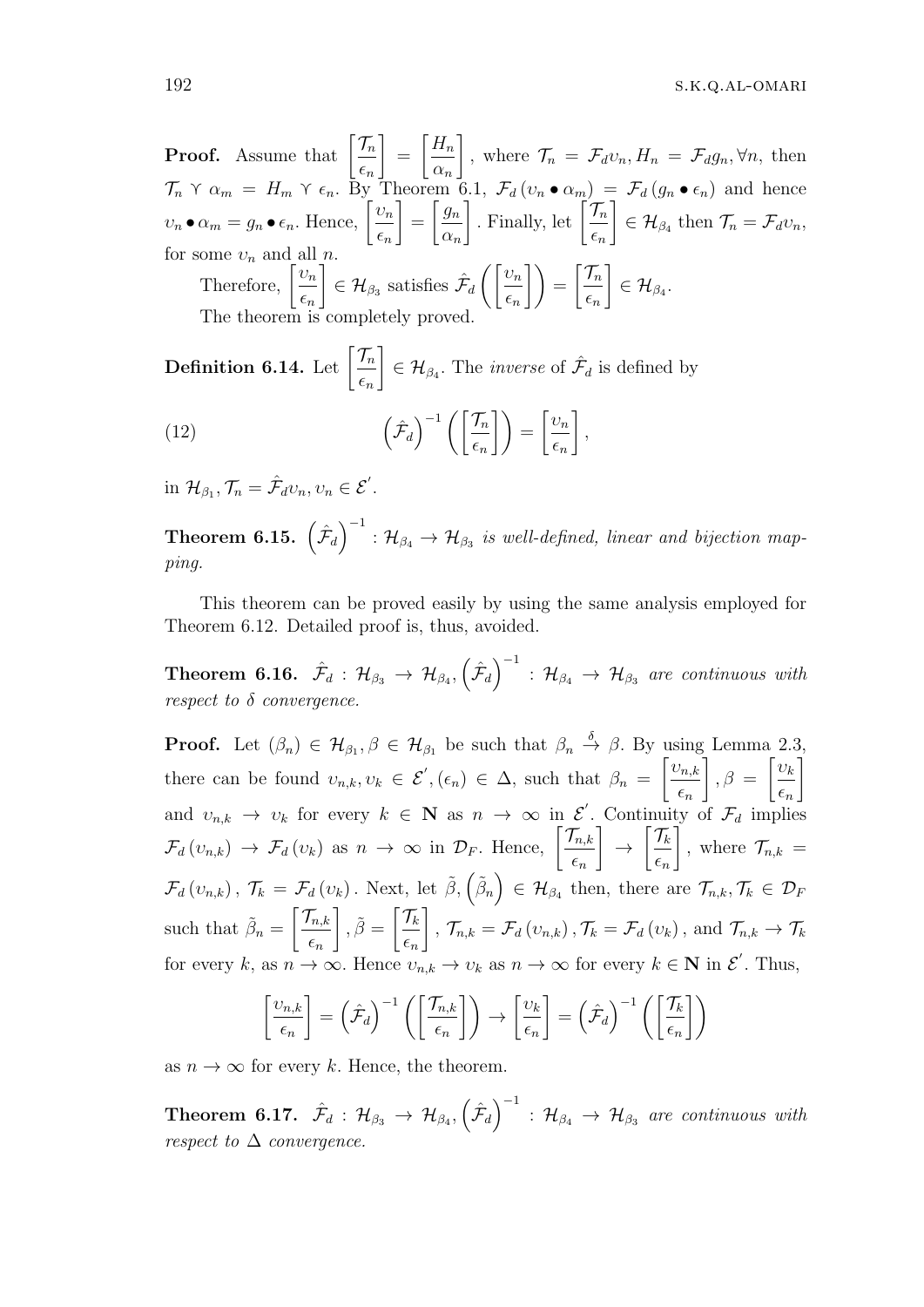**Proof** of this theorem follows from repeated analysis employed for Theorem 5.6.

**Theorem 6.18.** *The mappings*  $\mathcal{D}_F \rightarrow \mathcal{H}_{\beta_4}, \mathcal{T} \rightarrow \left[\frac{T \times \epsilon_n}{\epsilon_n}\right]$ *ϵn* ] and,  $\mathcal{E}' \rightarrow \mathcal{H}_{\beta_3}$ , *f →*  $\int f \bullet \epsilon_n$ *ϵn* ] *are continuous imbedding mappings with respect to δ convergence.*

See Theorem 3.6 for similar proof.

#### **Conclusion.**

The diffraction Fresnel transform which is a generalization of the Fresnel transform is extended to spaces of generalized functions, namely, Boehmian spaces. The extended transform maintains most of its general properties which have in the classical sense.

**Acknowledgment.** The author would like to thank the referee for his valuable suggestions towards the improvement of the content of this article.

#### **References**

- [1] Al-Omari, S.K.Q., Loonker D., Banerji P. K. and Kalla, S.L., *Fourier sine*(*cosine*) *transform for ultradistributions and their extensions to tempered and ultraBoehmian spaces*, Integ. Trans. Spl. Funct., 19 (6) (2008), 453-462.
- [2] Al-Omari, S.K.Q., *The Generalized Stieltjes and Fourier Transforms of Certain Spaces of Generalized Functions*, Jord. J. Math. Stat., 2 (2) (2009), 55-66.
- [3] Al-Omari, S.K.Q., *On the Distributional Mellin Transformation and its Extension to Boehmian Spaces*, Int. J. Contemp. Math. Sciences, 6 (17) (2011), 801-810.
- [4] Al-Omari, S.K.Q., *A Mellin Transform for a Space of Lebesgue Integrable Boehmians*, Int. J. Contemp. Math. Sciences, 6 (32) (2011), 1597-1606.
- [5] Lohmann, A.W., (1993) Image rotation, *Wigner rotation, and the fractional Fourier transform*, J. Opt. Soc. Am. A 10 (1993), 2181-2186.
- [6] McBRIDE, A.C., KERR., F.H., *On Namias's Fractional Fourier Transforms*, IMA J. Appl. Math., 39 (2) (1987), 159-175.
- [7] Banerji, P.K., Al-Omari, S.K., Debnath, L., *Tempered Distributional Fourier Sine(Cosine)Transform*, Integ.Trans. Spl.Funct., 17 (11) (2006), 759- 768.
- [8] Boehme, T.K., ,*The Support of Mikusinski Operators*, Tran.Amer. Math. Soc., 176 (1973), 319-334.
- [9] Mendlovic, D., Ozakatas, H.M., J.Opt.Soc.Am. A 10 (1993), 1875.